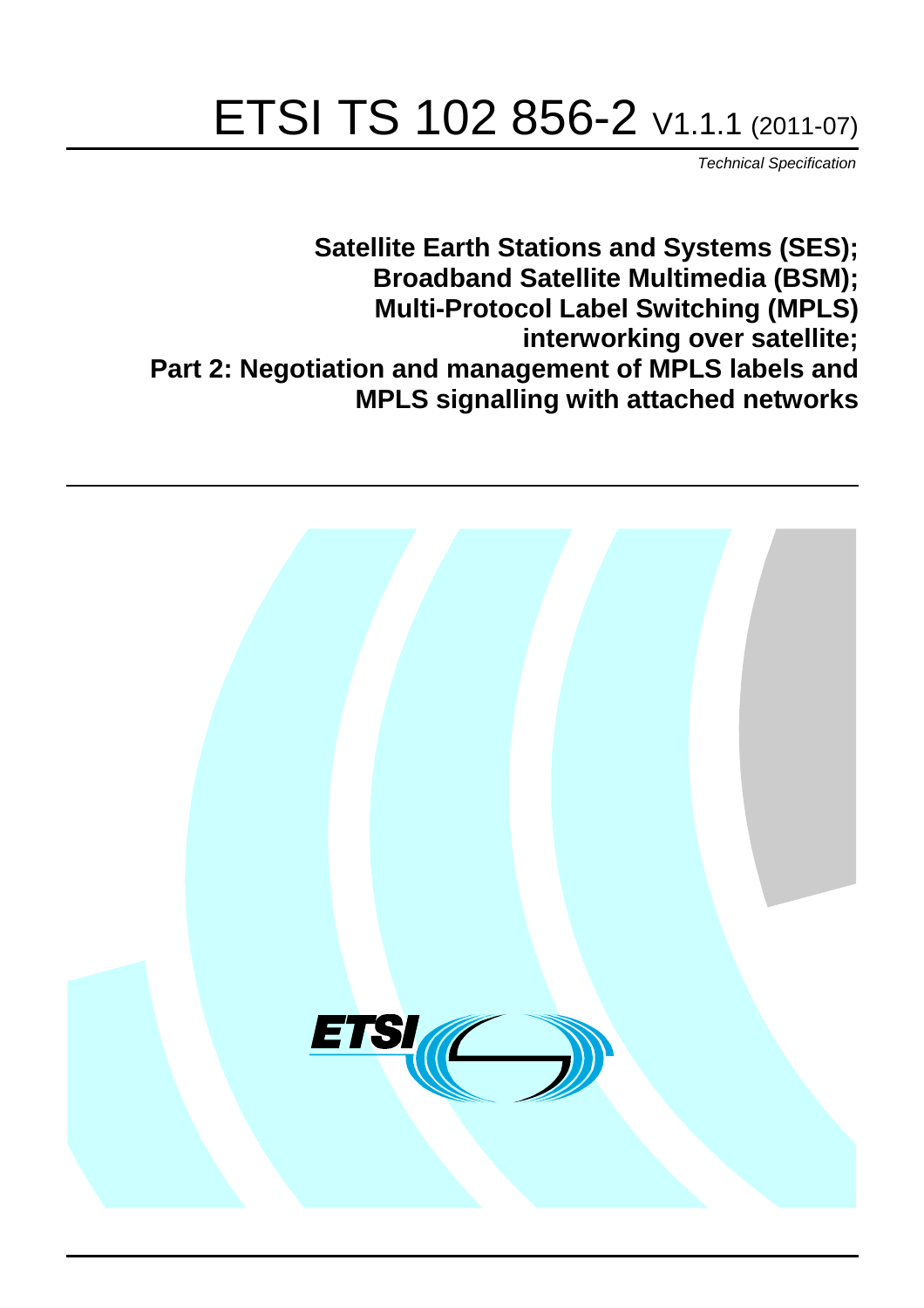Reference DTS/SES-00307

Keywords broadband, IMS, internet, interworking, IP, MPLS, multimedia, QoS, satellite

#### *ETSI*

#### 650 Route des Lucioles F-06921 Sophia Antipolis Cedex - FRANCE

Tel.: +33 4 92 94 42 00 Fax: +33 4 93 65 47 16

Siret N° 348 623 562 00017 - NAF 742 C Association à but non lucratif enregistrée à la Sous-Préfecture de Grasse (06) N° 7803/88

#### *Important notice*

Individual copies of the present document can be downloaded from: [http://www.etsi.org](http://www.etsi.org/)

The present document may be made available in more than one electronic version or in print. In any case of existing or perceived difference in contents between such versions, the reference version is the Portable Document Format (PDF). In case of dispute, the reference shall be the printing on ETSI printers of the PDF version kept on a specific network drive within ETSI Secretariat.

Users of the present document should be aware that the document may be subject to revision or change of status. Information on the current status of this and other ETSI documents is available at <http://portal.etsi.org/tb/status/status.asp>

If you find errors in the present document, please send your comment to one of the following services: [http://portal.etsi.org/chaircor/ETSI\\_support.asp](http://portal.etsi.org/chaircor/ETSI_support.asp)

#### *Copyright Notification*

No part may be reproduced except as authorized by written permission. The copyright and the foregoing restriction extend to reproduction in all media.

> © European Telecommunications Standards Institute 2011. All rights reserved.

DECT<sup>™</sup>, PLUGTESTS<sup>™</sup>, UMTS<sup>™</sup> and the ETSI logo are Trade Marks of ETSI registered for the benefit of its Members. **3GPP**TM and **LTE**™ are Trade Marks of ETSI registered for the benefit of its Members and of the 3GPP Organizational Partners.

**GSM**® and the GSM logo are Trade Marks registered and owned by the GSM Association.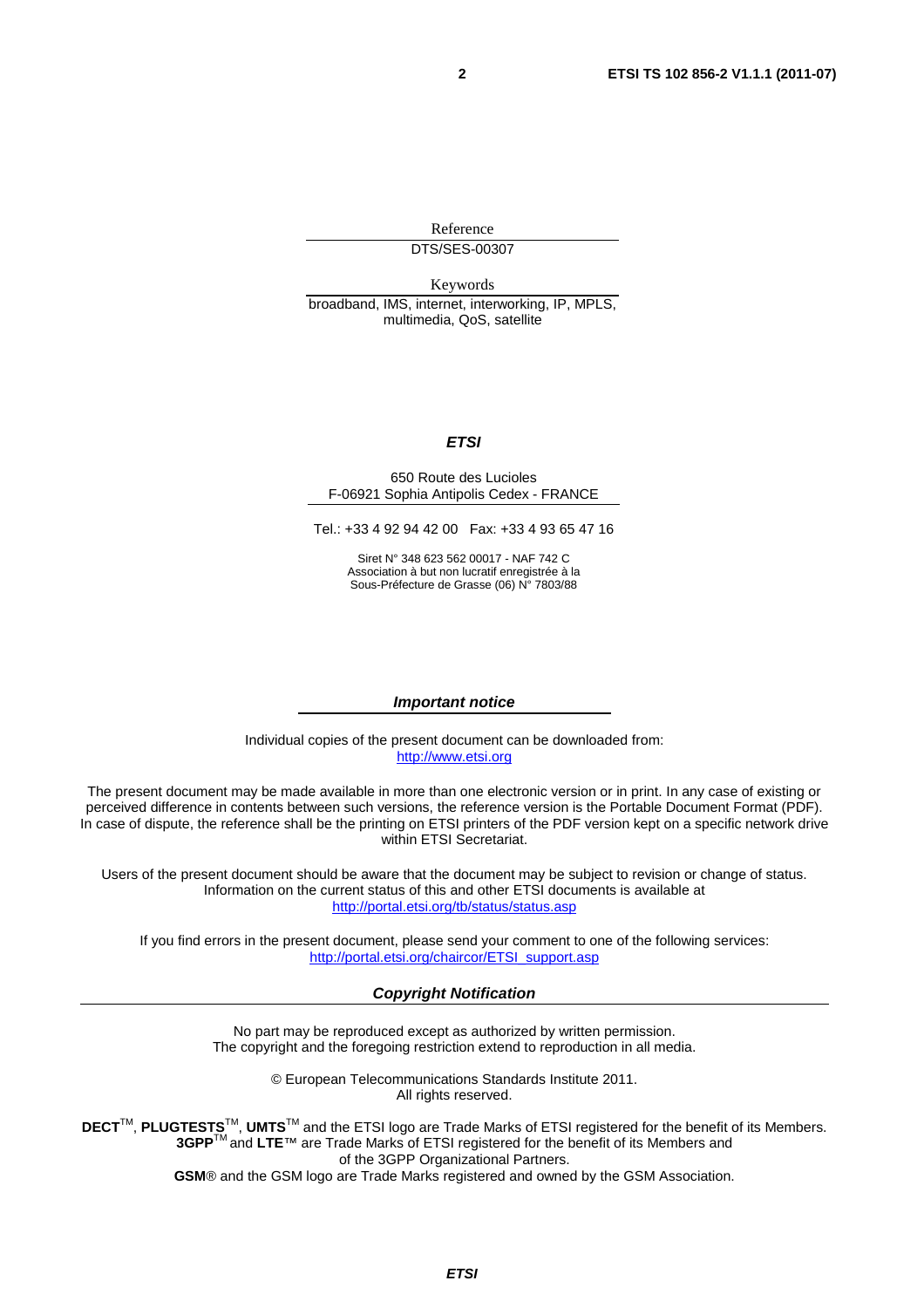# Contents

| 1                                                                                     |                               |  |
|---------------------------------------------------------------------------------------|-------------------------------|--|
| 2<br>2.1<br>2.2                                                                       |                               |  |
| 3<br>3.1<br>3.2                                                                       |                               |  |
| 4<br>4.1<br>4.2<br>4.3<br>4.4<br>4.5                                                  |                               |  |
| 5<br>5.1<br>5.2                                                                       |                               |  |
| 6<br>6.1<br>6.1.1<br>6.1.2<br>6.1.3<br>6.2<br>6.2.1<br>6.2.2<br>6.3<br>6.3.1<br>6.3.2 |                               |  |
| 7                                                                                     |                               |  |
|                                                                                       | <b>Annex A (informative):</b> |  |
| A.1                                                                                   |                               |  |
|                                                                                       |                               |  |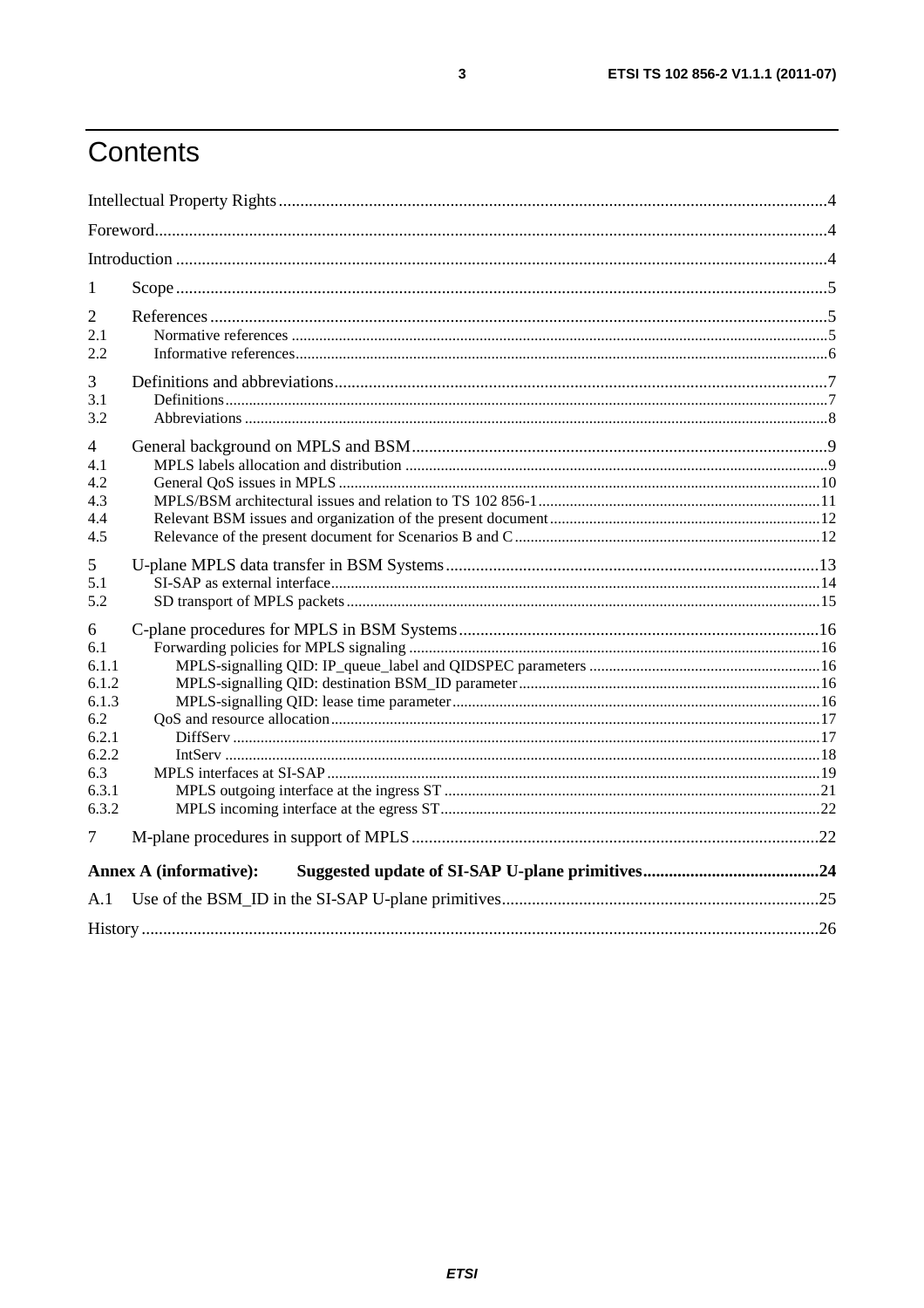# Intellectual Property Rights

IPRs essential or potentially essential to the present document may have been declared to ETSI. The information pertaining to these essential IPRs, if any, is publicly available for **ETSI members and non-members**, and can be found in ETSI SR 000 314: *"Intellectual Property Rights (IPRs); Essential, or potentially Essential, IPRs notified to ETSI in respect of ETSI standards"*, which is available from the ETSI Secretariat. Latest updates are available on the ETSI Web server ([http://ipr.etsi.org\)](http://webapp.etsi.org/IPR/home.asp).

Pursuant to the ETSI IPR Policy, no investigation, including IPR searches, has been carried out by ETSI. No guarantee can be given as to the existence of other IPRs not referenced in ETSI SR 000 314 (or the updates on the ETSI Web server) which are, or may be, or may become, essential to the present document.

### Foreword

This Technical Specification (TS) has been produced by ETSI Technical Committee Satellite Earth Stations and Systems (SES).

The present document is part 2 of a multi-part deliverable covering the issues related to the use of MPLS (Multi-Protocol Label Switching) in "Satellite Earth Stations and Systems (SES); Broadband Satellite Multimedia (BSM)", as identified below:

Part 1: "MPLS-based Functional Architecture";

Part 2: "Negotiation and Management of MPLS labels and MPLS signalling with attached networks".

# Introduction

Multi-protocol Label Switching (MPLS) is employed today as a solution for delivering quality of service (QoS) on IP-based terrestrial networks, and for traffic engineering e.g. MPLS-TE. The present document defines the way in which this technology may be implemented in next generation satellite networks based on the BSM model.

For general background on MPLS the reader is referred to TS 102 856-1 [13].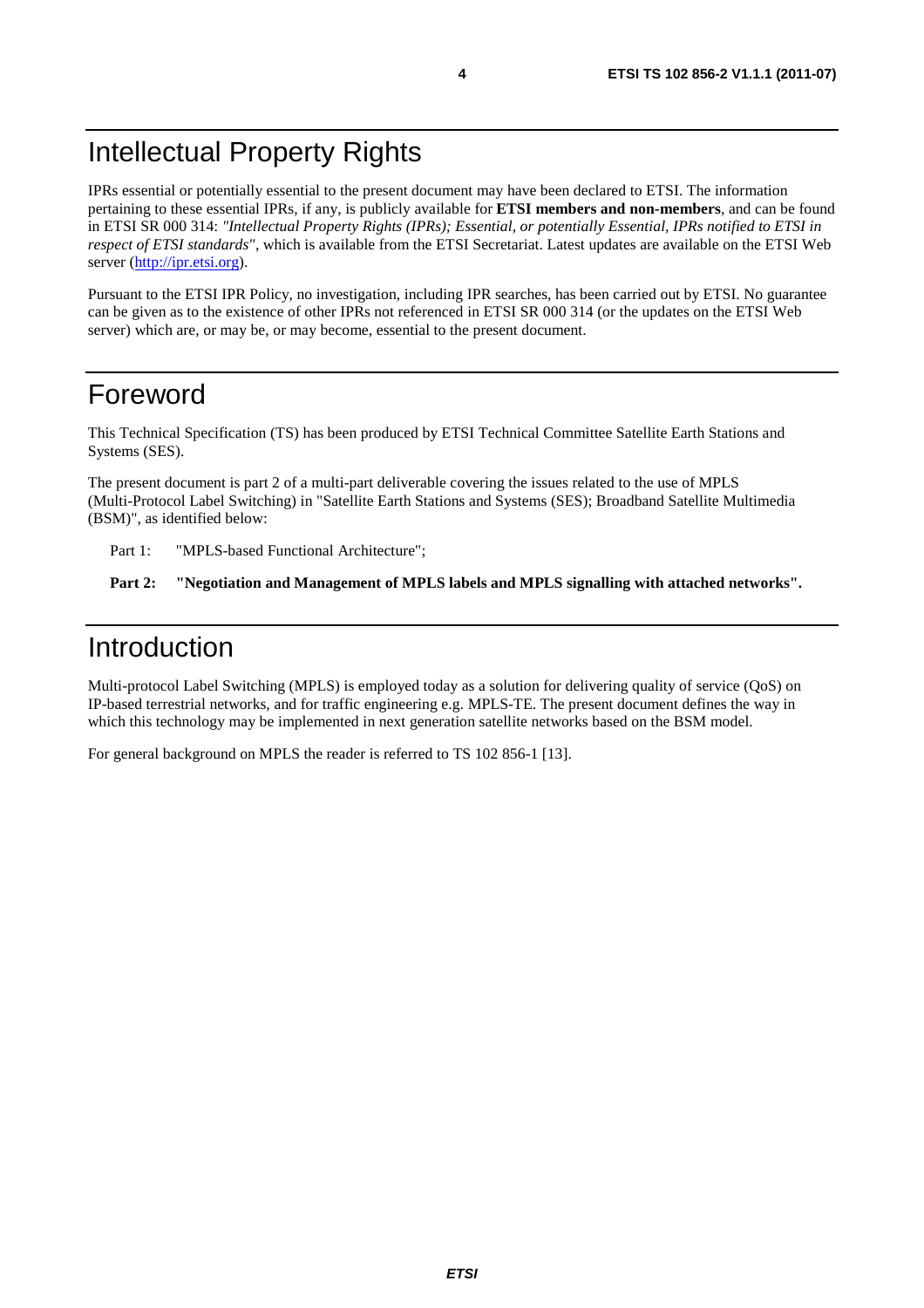### 1 Scope

The BSM/MPLS technical specifications extend and complement the existing BSM functional architecture ([1] to [3]) and the SI-SAP interface [4] to enable transport of MPLS signalling and data flows over a BSM network, in a way such that MPLS networks connected by different STs can communicate as if they were connected by standard terrestrial LSRs (label switched routers).

In this general scope, TS 102 856-1 [13] clarifies the main architectural issues, including operational scenarios and protocol stacks, and discusses how BSM-compliant STs can be designed and configured to address MPLS-specific tasks.

The present document, clarifies the signalling issues related to the use of MPLS in BSM systems, with a particular focus on the case when the LSR is completely integrated in an ST; in this case the ST still acts in a BSM-compliant manner over the satellite, but it also behaves as a classical LSR on its terrestrial interface to external networks.

The setup of multicast MPLS paths is considered out of scope.

# 2 References

References are either specific (identified by date of publication and/or edition number or version number) or non-specific. For specific references, only the cited version applies. For non-specific references, the latest version of the reference document (including any amendments) applies.

Referenced documents which are not found to be publicly available in the expected location might be found at [http://docbox.etsi.org/Reference.](http://docbox.etsi.org/Reference)

NOTE: While any hyperlinks included in this clause were valid at the time of publication, ETSI cannot guarantee their long term validity.

#### 2.1 Normative references

The following referenced documents are necessary for the application of the present document.

- [1] ETSI TS 102 292: "Satellite Earth Stations and Systems (SES); Broadband Satellite Multimedia (BSM) services and architectures; Functional architecture for IP interworking with BSM networks".
- [2] ETSI TR 101 984: "Satellite Earth Stations and Systems (SES); Broadband Satellite Multimedia (BSM); Services and architectures".
- [3] ETSI TR 101 985: "Satellite Earth Stations and Systems (SES); Broadband Satellite Multimedia; IP over Satellite".
- [4] ETSI TS 102 357 (V1.1.1): "Satellite Earth Stations and Systems (SES); Broadband Satellite Multimedia (BSM); Common Air interface specification; Satellite Independent Service Access Point SI-SAP".
- [5] ETSI TS 102 462: "Satellite Earth Stations and Systems (SES); Broadband Satellite Multimedia (BSM); QoS Functional Architecture".
- [6] ETSI TS 102 463: "Satellite Earth Stations and Systems (SES); Broadband Satellite Multimedia (BSM); Interworking with IntServ QoS".
- [7] ETSI TS 102 464: "Satellite Earth Stations and Systems (SES); Broadband Satellite Multimedia (BSM); Interworking with DiffServ Qos".
- [8] ETSI TS 102 672: "Satellite Earth Stations and Systems (SES); Broadband Satellite Multimedia (BSM); Management Functional Architecture".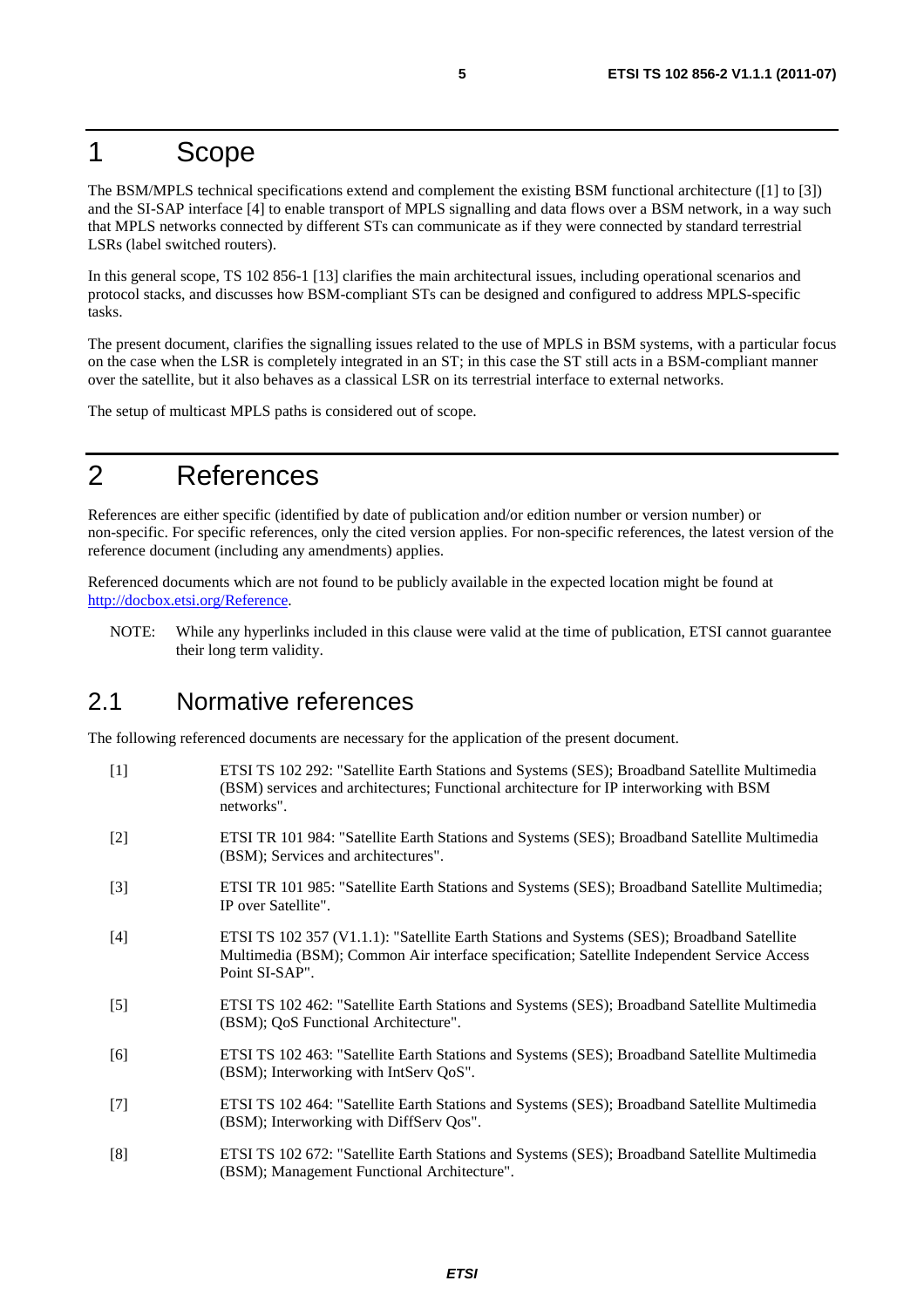- [9] ETSI TS 102 673: "Satellite Earth Stations and Systems (SES); Broadband Satellite Multimedia (BSM); Performance Parameters".
- [10] ETSI TS 102 675-1: "Satellite Earth Stations and Systems (SES); Broadband Satellite Multimedia (BSM); Part 1: Performance Management at the SI-SAP".
- [11] ETSI TS 102 675-2: "Satellite Earth Stations and Systems (SES); Broadband Satellite Multimedia (BSM); Part 2: Performance Management Information Base".
- [12] IEEE EtherType Field Public Assignment Announcement.
- NOTE: Available at [http://standards.ieee.org/regauth/ethertype/eth.txt.](http://standards.ieee.org/regauth/ethertype/eth.txt)
- [13] ETSI TS 102 856-1: "Satellite Earth Stations and Systems (SES); Broadband Satellite Multimedia (BSM); Multi-Protocol Label Switching (MPLS) interworking over satellite Part 1: MPLS-based Functional Architecture".

#### 2.2 Informative references

The following referenced documents are not necessary for the application of the present document but they assist the user with regard to a particular subject area.

- [i.1] ETSI TS 102 602: "Satellite Earth Stations and Systems (SES); Broadband Satellite Multimedia; Connection Control Protocol (C2P) for DVB-RCS; Specifications".
- [i.2] IETF RFC 2210: "Use of RSVP with IETF Integrated Services".
- [i.3] IETF RFC 2863: "The Interfaces Group MIB".
- [i.4] IETF RFC 3031: "Multiprotocol Label Switching Architecture".
- [i.5] IETF RFC 3035: "MPLS using LDP and ATM VC Switching".
- [i.6] IETF RFC 3209: "RSVP-TE: Extensions to RSVP for LSP Tunnels".
- [i.7] IETF RFC 3270: "MPLS Support of Differentiated Services".
- [i.8] IETF RFC 3468: "The Multiprotocol Label Switching (MPLS) Working Group decision on MPLS signalling protocols".
- [i.9] IETF RFC 3564: "Requirements for Support of Differentiated Services-aware MPLS Traffic Engineering".
- [i.10] IETF RFC 363: "Traffic Engineering (TE) Extensions to OSPF Version 2".
- [i.11] IETF RFC 3813: "Multiprotocol Label Switching (MPLS) Label Switching Router (LSR) Management Information Base (MIB)".
- [i.12] IETF RFC 3814: "Multiprotocol Label Switching (MPLS) Forwarding Equivalence Class To Next Hop Label Forwarding Entry (FEC-To-NHLFE) Management Information Base (MIB)".
- [i.13] IETF RFC 4090: "Fast Reroute Extensions to RSVP-TE for LSP Tunnels".
- [i.14] IETF RFC 4204: "Link Management Protocol (LMP)".
- [i.15] IETF RFC 4875: "Extensions to Resource Reservation Protocol Traffic Engineering (RSVP-TE) for Point-to-Multipoint TE Label Switched Paths (LSPs)".
- [i.16] IETF RFC 5036: "LDP Specification".
- [i.17] IETF RFC 5342: "IANA Considerations and IETF Protocol Usage for IEEE 802 Parameters".
- [i.18] IETF RFC 5462: "MPLS Label Stack Entry EXP Field renamed to Traffic Class Field".
- [i.19] Internet Draft draft-ietf-mpls-ldp-p2mp-13: "Label Distribution Protocol Extensions for Point-to-Multipoint and Multipoint-to-Multipoint Label Switched Paths", April 2011.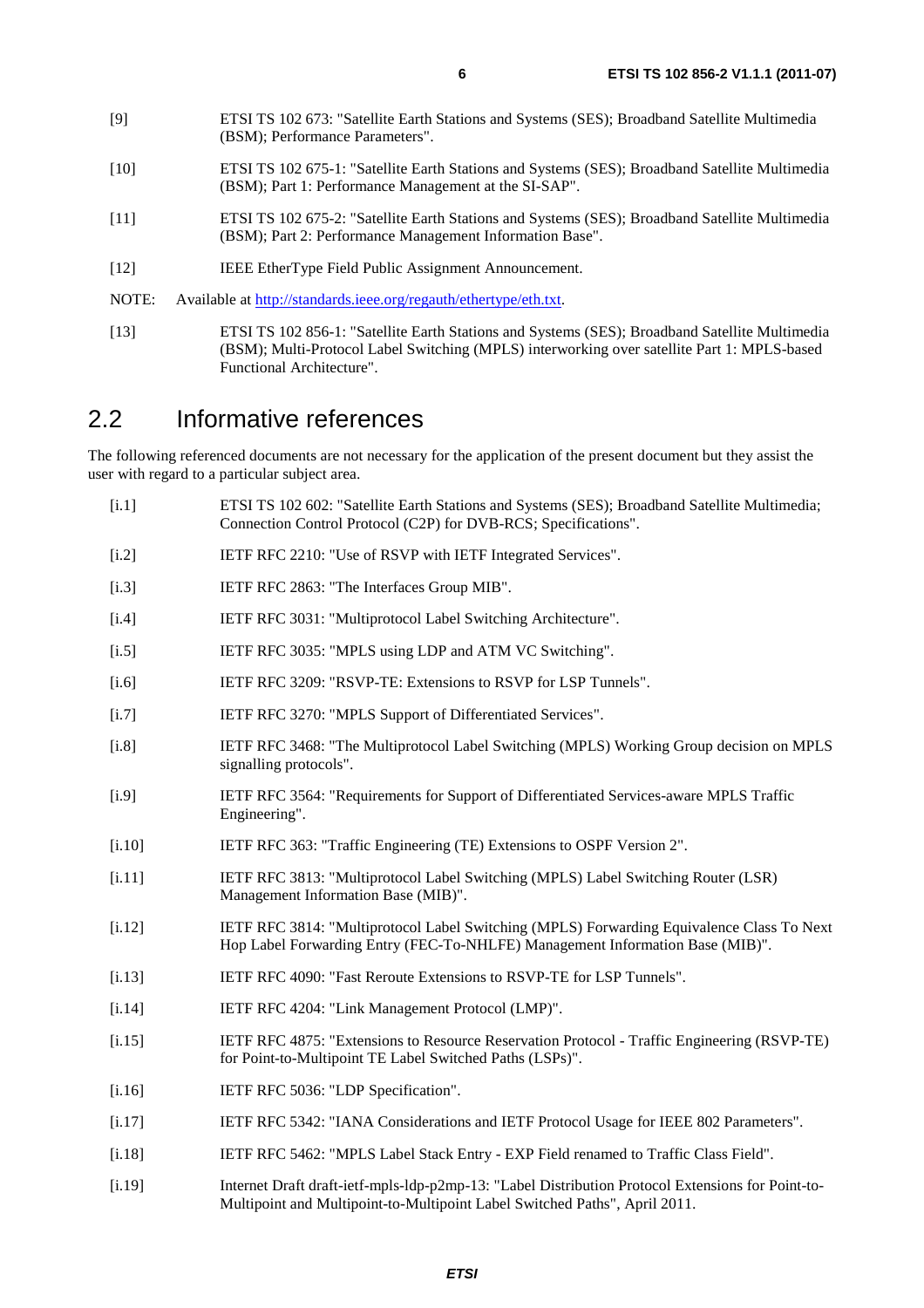# 3 Definitions and abbreviations

### 3.1 Definitions

For the purposes of the present document, the following terms and definitions apply:

**architecture:** abstract representation of a communications system

NOTE: Three complementary types of architecture are defined:

- Functional Architecture: the discrete functional elements of the system and the associated logical interfaces.
- Network Architecture: the discrete physical (network) elements of the system and the associated physical interfaces.
- Protocol Architecture: the protocol stacks involved in the operation of the system and the associated peering relationships.

**BSM Network:** BSM subnetwork together with the BSM interworking and adaptation functions that are required to provide IP interfaces (i.e. layer 3 and below) to attached networks

**BSM Subnetwork:** all the BSM network elements below the Satellite Independent Service Access Point (SI-SAP)

**BSM System (BSMS):** system comprising a BSM Network together with a Network Management Centre (NMC) and Network Control Centre (NCC)

NOTE: The BSM System also includes any additional elements that are required to provide the network services to the subscribers and their users.

**control plane:** the plane that provides the control functions

NOTE: The control plane has a layered structure and performs the call control and connection control functions; it deals with the signalling necessary to set up, supervise and release calls and connections.

**flow (of IP packets):** traffic associated with a given connection-oriented, or connectionless, packet sequence having the same 5-tuple of source address, destination address, Source Port, Destination Port, and Protocol type

**forwarding:** process of relaying a packet from source to destination through intermediate network segments and nodes

NOTE: The forwarding decision is based on information that is already available in the routing table. The decision on how to construct that routing table is the routing decision.

**management plane:** the plane that provides the management functions

- NOTE: The management plane provides two types of functions, namely Layer Management and plane management functions:
	- **Plane management functions** are functions related to a system as a whole and provides coordination between all the planes. Plane management has no layered structure.
	- **Layer management functions** are functions relating to resources and parameters residing in its protocol entities. Layer management handles the operation and maintenance (OAM) of information flows specific to the layer concerned.

**network control centre:** equipment at OSI Layer 2 that controls the access of terminals to a satellite network, including element management and resource management functionality

**user plane:** plane that has a layered structure and provides user information transfer, along with associated controls (e.g. flow control, recovery from errors, etc.)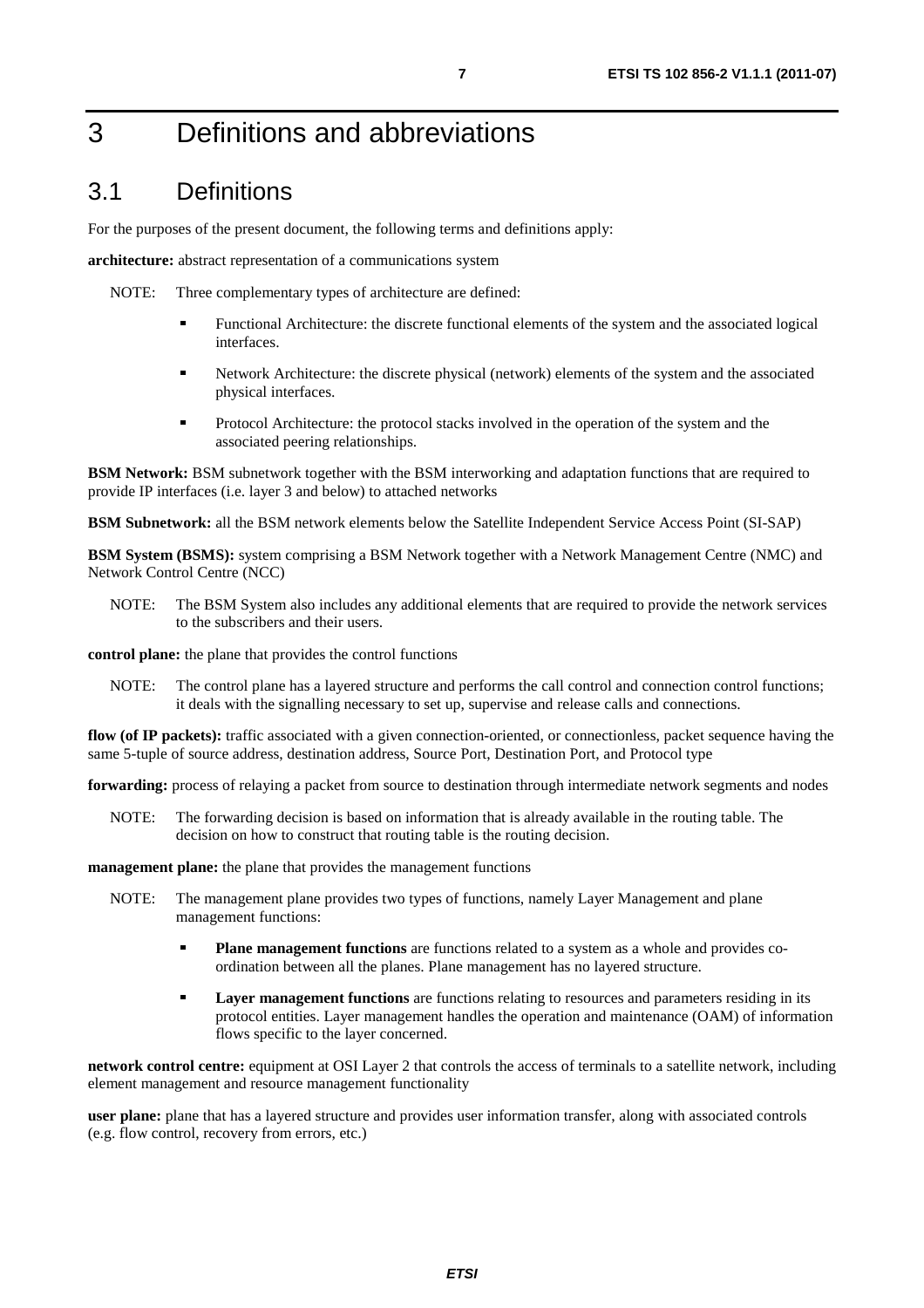For the purposes of the present document, the following abbreviations apply:

| AF             | <b>Assured Forwarding</b>                         |
|----------------|---------------------------------------------------|
| <b>ATM</b>     | Asynchronous Transfer Mode                        |
| BA             | <b>Behaviour Aggregate</b>                        |
| BE             | <b>Best Effort</b>                                |
| <b>BNMS</b>    | <b>BSM Network Management System</b>              |
| <b>BSM</b>     | <b>Broadband Satellite Multimedia</b>             |
| <b>BSMS</b>    | <b>BSM</b> System                                 |
| CL             | Controlled Load                                   |
| CS             | <b>Class Selector</b>                             |
| DiffServ       | Differentiated services (IETF)                    |
| <b>DSCP</b>    | DiffServ Code Point                               |
| EF             | <b>Expedited Forwarding</b>                       |
| E-LSP          | Explicitly TC-encoded-PSC LSP                     |
| <b>FEC</b>     | Forwarding Equivalence Class                      |
| <b>FRR</b>     | <b>Fast Re-route</b>                              |
| <b>FTN</b>     | <b>FEC-To-NHLFE</b>                               |
| GS             | Guaranteed Service                                |
| <b>IETF</b>    | <b>Internet Engineering Task Force</b>            |
| <b>ILM</b>     | <b>Incoming Label Map</b>                         |
| IntServ        | <b>Integrated Services (IETF)</b>                 |
| IP             | <b>Internet Protocol</b>                          |
| <b>ISO</b>     |                                                   |
| L2             | International Organization for Standardization    |
| L <sub>3</sub> | Layer 2 (of the ISO/OSI protocol stack)           |
|                | Layer 3                                           |
| <b>LDP</b>     | <b>Label Distribution Protocol</b>                |
| <b>LER</b>     | Label Edge Router                                 |
| L-LSP          | Label-inferred-PSC LSP                            |
| <b>LMP</b>     | Link Management Protocol                          |
| <b>LSP</b>     | Label Switched Path                               |
| LSR            | <b>Label Switch Router</b>                        |
| MIB            | <b>Management Information Base</b>                |
| <b>MPLS</b>    | Multi-Protocol Label Switching                    |
| <b>NCC</b>     | <b>Network Control Centre</b>                     |
| <b>NHLFE</b>   | Next Hop Label Forwarding Entry                   |
| NMC            | <b>Network Management Centre</b>                  |
| <b>OSI</b>     | Open Systems Interconnection                      |
| OSPF           | Open Shortest Path First                          |
| PDU            | Protocol Data Unit                                |
| <b>PHB</b>     | Per-Hop Behaviour                                 |
| <b>PSC</b>     | PHB Scheduling Class                              |
| QID            | Queue Identifier                                  |
| QoS            | Quality of Service                                |
| <b>RFC</b>     | <b>Request for Comments</b>                       |
| <b>RSVP</b>    | <b>Resource Reservation Protocol</b>              |
| SDU            | Service Data Unit                                 |
| <b>SD</b>      | Satellite Dependent                               |
| <b>SDAF</b>    | <b>Satellite Dependent Adaptation Functions</b>   |
| SI             | Satellite Independent                             |
| <b>SIAF</b>    | <b>Satellite Independent Adaptation Functions</b> |
| SI-SAP         | Satellite Independent Service Access Point        |
| <b>ST</b>      | Satellite Terminal                                |
| TC             | <b>Traffic Class</b>                              |
| TE             | <b>Traffic Engineering</b>                        |
| <b>TTL</b>     | Time To Live                                      |
| VCI            | Virtual Circuit Identifier                        |
| VPI            | Virtual Path Identifier                           |
| VPN            | Virtual Private Network                           |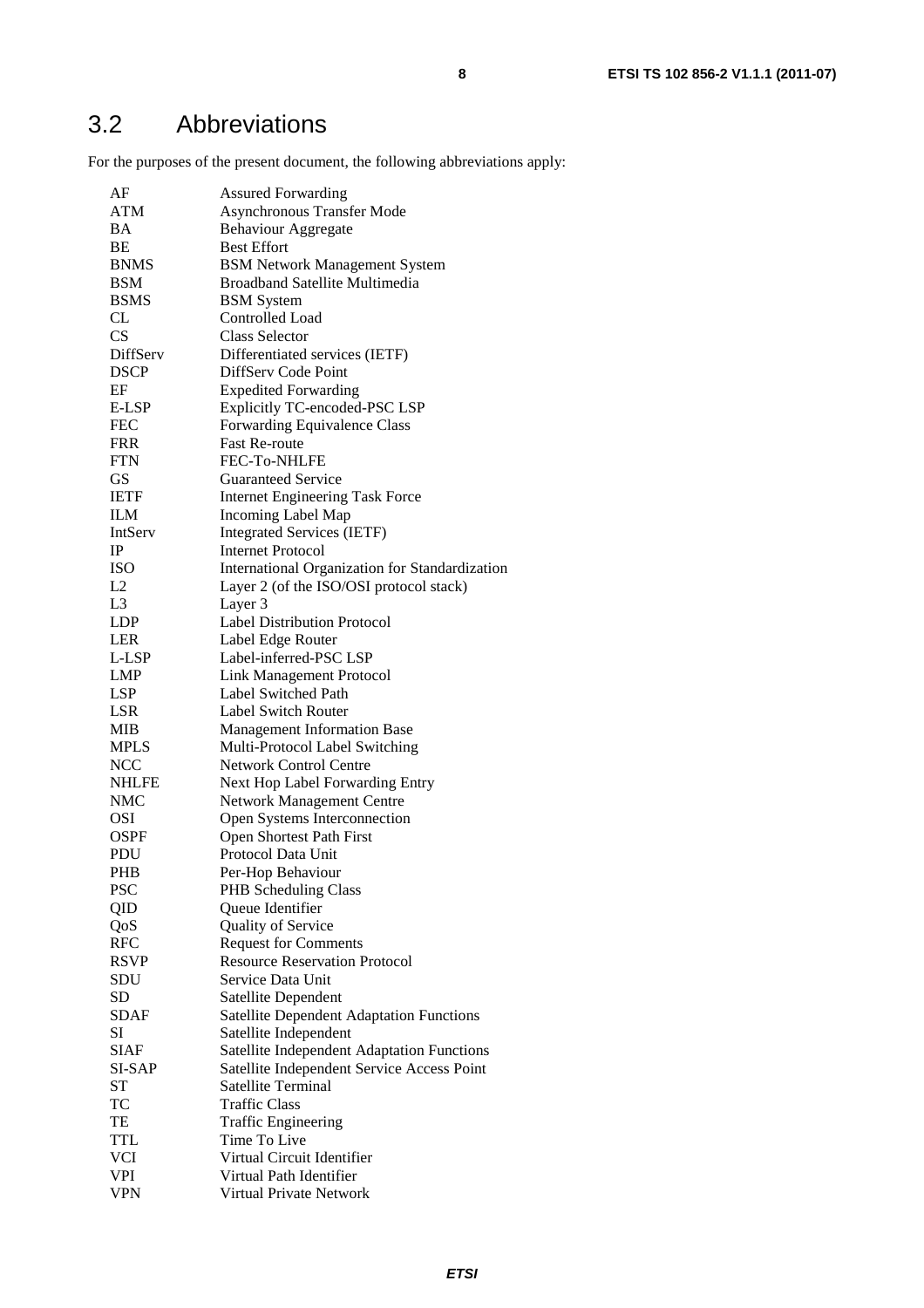VSN Virtual Satellite Network

# 4 General background on MPLS and BSM

#### 4.1 MPLS labels allocation and distribution

MPLS adds a header (also called the "shim header") in front of IP packets, it can contain one or more "MPLS headers" in a stack (also called the "label stack"). An MPLS header is 32 bits long and contains four fields:

- label value (20 bits),
- Traffic Class (TC) field (3 bits), for QoS priority, it was originally called EXP field (experimental),
- bottom-of-stack flag (1 bit), when it is set, it means that the current label is the last in the label stack,
- TTL (Time To Live) field (8 bits).
- NOTE: The old EXP field was recently renamed to "Traffic Class field" ("TC field"), which will be used herein (see [i.18], September 2009).

The label field is the key field in the "MPLS header". MPLS-labelled packets are switched based on a lookup in a label table, instead of checking the IP routing table, this makes the packet forwarding faster and gives the possibility to create connection-oriented paths, the so-called Label Switched Paths (LSPs), with predefined QoS levels; IP packets and IP flows can be then mapped onto these paths. MPLS routers that perform routing based only on the label are called Label Switch Routers (LSR). The entry and exit points of an MPLS network are called Label Edge Routers (LERs), which, respectively, push an MPLS label onto an incoming packet and pop it off the outgoing packet. Labels can be stacked on top of others, so that nested LSPs can be created. When operating on top of specific L2 technologies, the shim header can also be avoided: MPLS can make use of existing ATM network or frame relay infrastructure, in these cases the MPLS-labelled flows are mapped to ATM or frame relay virtual circuit identifiers.

The configuration of the LERs and of the LSRs is performed through label distribution protocols. LDP, Label Distribution Protocol [i.16], was the first protocol designed by IETF for MPLS label distribution, and it remains the simplest solution, but it provides no traffic engineering capabilities. LDP has the following main characteristics:

- At LDP start-up, labels automatically get advertised for each route in the routing table to all LDP peers and a full set of LSPs is automatically created amongst all the interconnected nodes running LDP, independently of whether they are needed or not; this, even if it affects only the signalling and not user data, may not be efficient for satellite networks, as it may create unnecessary traffic over the satellite air interface.
- LDP provides limited QoS capabilities: only the TC-field bits can be used to incorporate "relative QoS", this means that prioritization and queue scheduling can be employed, but it is difficult to enforce QoS guarantees.

Two traffic-engineering enabling protocols for labels distribution were designed later by IETF: CR-LDP and RSVP-TE [i.6]. CR-LDP is no longer under maintenance by IETF (see [i.8]), so RSVP-TE, with its several recent updates, should be preferred in BSM implementations of MPLS, for traffic engineering purposes.

Main characteristics of RSVP-TE are as follows:

- Label request and distribution.
- Explicit routing: label-switched tunnels can be created along explicitly specified routes.
- LSP setup and holding priorities: these priorities are used in deciding whether a session can pre-empt (setup priority) or be pre-empted by (holding priority) another session.
- Resource reservation: RSVP-TE includes QoS information in the signalling messages to enable resource allocation and LSP establishment to take place automatically:
	- RSVP-TE signalling creates an LSP automatically, if the requested QoS parameters are met; the QoS parameters can include destination and options such as bandwidth requirements, link attribute requirements, backup and fast re-route etc.;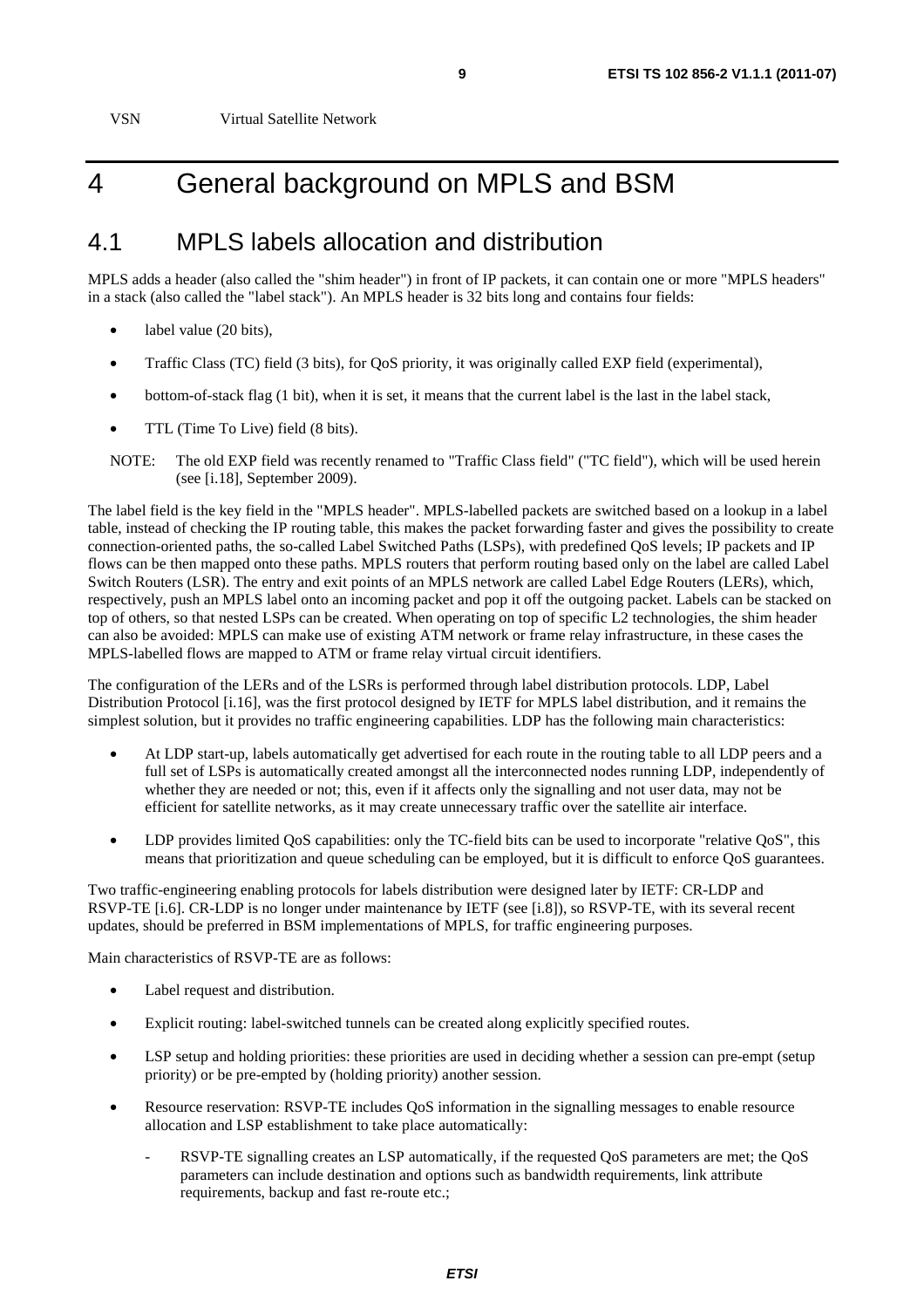- The parameters for the LSP setup request have to be manually configured, which makes things complex for networks with a high number of LSRs and with a full mesh LSPs (the number of LSPs to be setup scales with the square of the LSRs);
- If the requested parameters are met and the LSP is setup, then QoS parameters are guaranteed ("hard QoS", like IntServ);
- RSVP-TE also supports LSPs without resource reservation, which may be used to carry best effort IP traffic.
- Resilience: LSPs can be configured for Fast Reroute (FRR) [i.13]; in this case, if there is a failure in the network, the LSPs can bypass the failure in a very short time (in the order of tens of ms). FRR can be seen as the packet-world's version of the automatic protection switching for optical networks (e.g. used in SONet to overcome fibre cuts), since it makes perceive the MPLS packet layer as reliable as the circuit-switched physical layers.

As LDP is less complex, it can be considered an efficient alternative to RSVP-TE for small-scale BSM networks and low-complexity STs. Both signalling techniques are frequently used together in today's networks, even in a combined fashion; also most of the equipment vendors support both protocols simultaneously. So, in BSM networks operating according to Scenario A, depending on the providers' and operators' needs, both LDP and/or RSVP-TE may be implemented in the STs.

Both protocols foresee extensions for the setup of multicast LSPs (RSVP-TE extensions have already been formalized in an RFC [i.15], LDP extensions are in a quite advanced state, but still in an Internet draft form [i.19]). Although multicast MPLS is considered out of the scope of the present document, multicast services are of great relevance for satellite networks; so it is worth noting that most of the issues addressed in the present document would also apply in case multicast LSPs are setup. The only difference is in the label distribution signalling that takes place at the LSP setup, but this should in any case be done according to the selected label distribution protocol, and so it does not have an impact on the BSM subnetwork and on the SI-SAP.

### 4.2 General QoS issues in MPLS

Providing QoS support in MPLS networks means that packets are forwarded via MPLS label swapping, but different packet flows of different service classes are treated in different ways (see [i.7]). We will consider the most general case in which an extended, hybrid (i.e. terrestrial IP and BSM) MPLS network is running RSVP-TE for enhanced QoS and Traffic Engineering capabilities. The BSM STs in this hybrid network were upgraded to support the required LSR capabilities (see Scenario A in TS 102 856-1 [13]) and DiffServ.

If we consider DiffServ for the QoS support, in [i.7] two solutions are proposed: E-LSP (Explicitly TC-encoded-PSC LSP) and L-LSP (Label-Inferred-PSC LSP). Very basically the former one allows the Per-Hop Behaviour (PHB) to be applied on a packet to be inferred from the TC field of the MPLS shim header, whereas the latter one uses the MPLS label of the packet to communicate the PHB.

NOTE: A situation with a BSM ST connected on its terrestrial interface to an ATM or a frame relay network is not considered a realistic scenario; so for BSM networks the TC field can be considered always available (in fact the TC field is not present only when there is no shim header, so when MPLS is operating on top of ATM or frame relay networks). For this reason the election of one of the two solutions, E-LSP or L-LSP, for BSM networks does not seem a concern; in addition [i.9] recommends the support of both solutions.

Figure 4.1 illustrates the behaviour of a DiffServ-enabled MPLS node (e.g. an ST) with a practical example; three DiffServ classes are provided through a Weighted Round Robin (WRR) scheduler. When a new connection between a source and a destination starts, an LSP is created using, for instance, RSVP-TE. We assumed in the picture that RSVP-TE packets are considered with high priority, so as if they belong to class A. During the LSP establishment process, an MPLS node receiving an RSVP-TE packet performs essentially three actions:

- 1) Determine the output link according to the routing table.
- 2) Retrieve information on which PHB the advertised label is to be bound.
- 3) Actualize the data related to the being-created LSP (in/out labels and in/out interfaces) in the label switching table.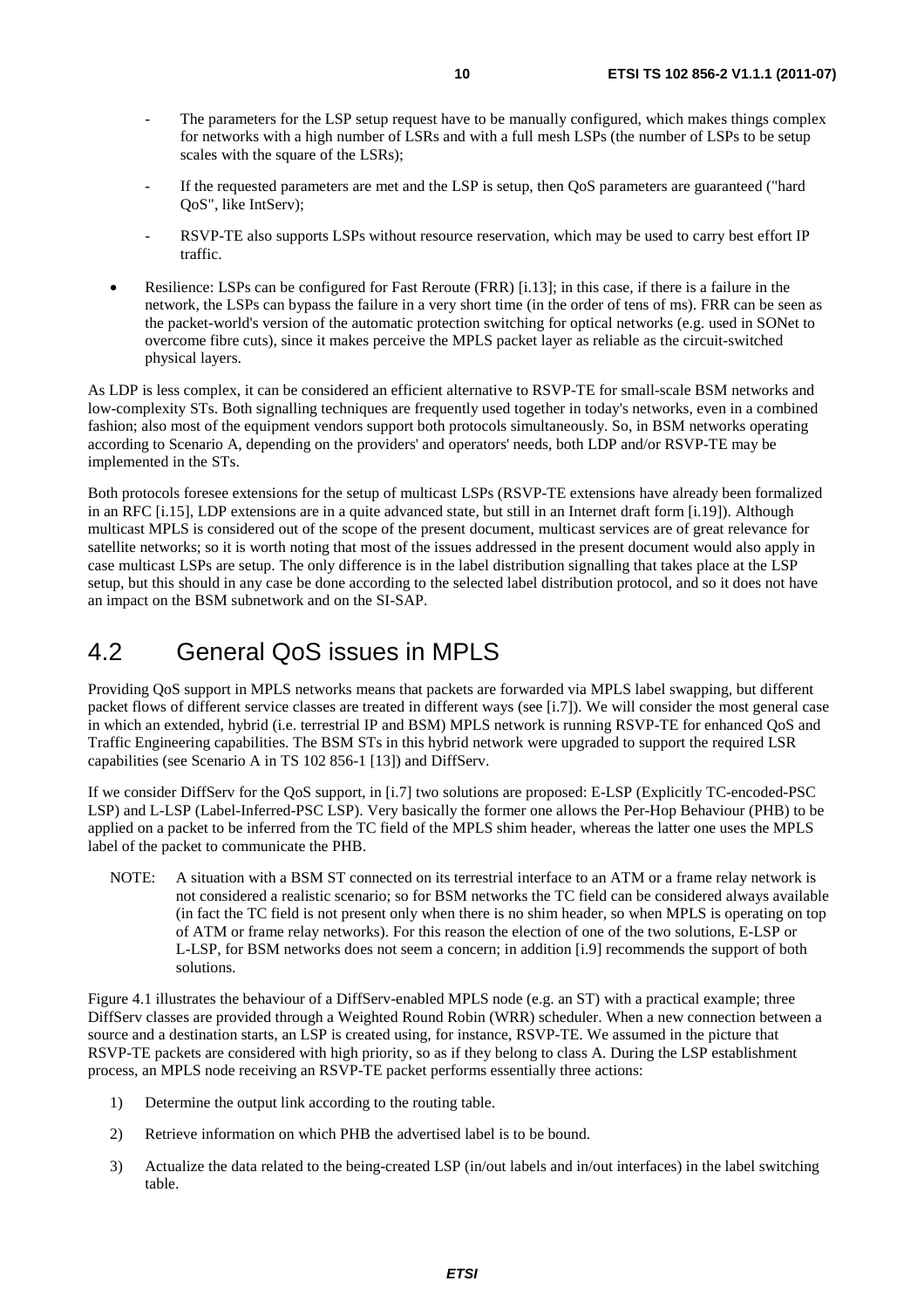The RSVP-TE packet is then forwarded to the next node (or next ST) to continue creating the LSP. Later, when MPLS data packets arrive, the information stored in the label forwarding table will be used for switching/forwarding purposes. In the present example, three different queues are defined in each output link of the MPLS network to support the three desired traffic classes, PHBs are implemented with a WRR scheduler, which is used to select the sequence of packets to be served among the different queues.



**Figure 4.1: Functional diagram of a node with MPLS capabilities** 

#### 4.3 MPLS/BSM architectural issues and relation to TS 102 856-1

The main fact that should be considered to understand the issues in the integration of MPLS in BSM networks is that the SI-SAP is an interface between layer-3 (L3) and layer-2 (L2), on the other hand MPLS packets reaching an ST have to be switched "below" IP, based on their label, so IP headers are not processed (MPLS is normally considered layer-2.5).

TS 102 856-1 [13] discusses how this general issue can be addressed. Basically there the following three approaches are presented:

- an LSR is fully integrated with the ST (**scenario A**);
- an LSR is externally attached to an ST (so the LSR is not considered part of the MPLS/BSM network) and the ST can operate in two ways:
	- MPLS packets are tunnelled over IP across an unmodified BSM network (**scenario B**),
	- MPLS is transported via a satellite L2 modem, i.e. the ST only contains a L2 bridge (**scenario C**).

The present document focuses on scenario A (LSR fully integrated with the ST), since it is considered the most complete and relevant case for BSM networks, whereas, as better explained in TS 102 856-1 [13], Scenario B and C are of little or no relevance.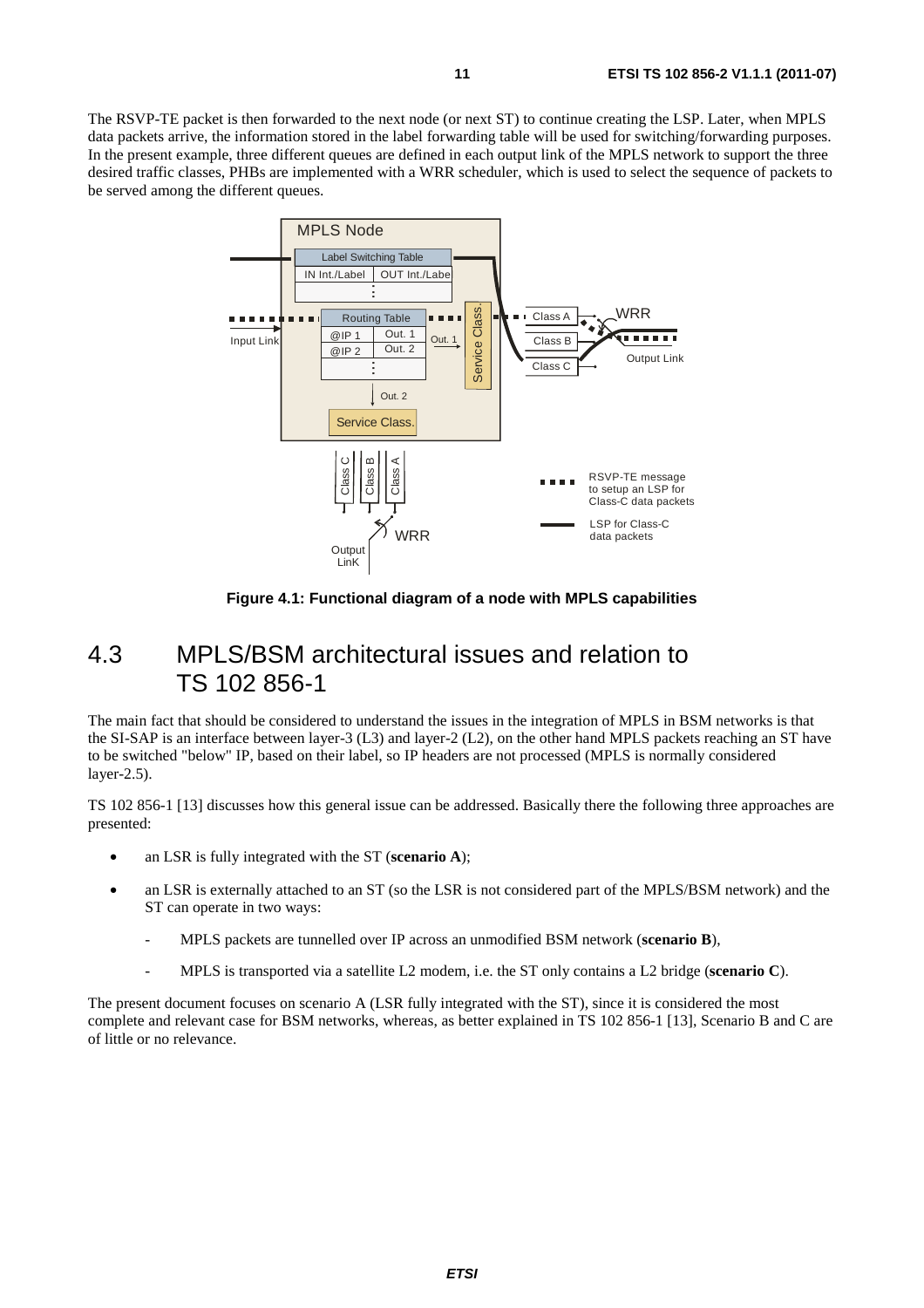### 4.4 Relevant BSM issues and organization of the present document

The BSM architecture has been so far designed to transport L3 Protocol Data Units (PDUs), namely IP packets (see [4], clause 6.2.1.2), and thus the signaling and the procedures in the Control and Management planes have been designed accordingly. The use of MPLS in BSM networks introduces the need of transporting different types of PDU and to foresee the handling of additional signaling on the Control and the Management planes. The present clause gives a short overview of the issues identified on the three planes (User, Control, and Management plane), when integrating an LSR in a BSM-compliant ST.

On the U-plane, the Service Data Unit (SDU) at the SI-SAP can also be an IP packet encapsulated with a MPLS shim header, which is 32 bits long. The U-plane also has to transfer MPLS-based signalling, but this has no major effects since signaling protocols like LDP and RSVP-TE run on top of IP. These issues will be considered in clause 5.

As already mentioned, the current BSM C-plane only considers treatment of IP packets. There are at least three areas which need to be considered (they will be addressed in clause 6):

- *Forwarding policies for MPLS signaling*: RSVP-TE (or LDP) packets will be sent to every MPLS-enabled ST in order to setup LSPs; these packets need to be treated with higher priority than normal data-plane IP packets, so proper forwarding policies for this type of signaling have to be available and ready in the ST at LSP setup.
- *QoS and resource allocation*: LSPs have to be mapped onto SD resources, this needs to be performed, according to BSM philosophy, by means of QIDs (see [5] to [7]) and it can be done in different ways according to the possible situations.
- *MPLS interfaces at SI-SAP*: in order to transfer a PDU through the SI-SAP, an ST normally associates the IP destination address of the IP packet to be transmitted over the satellite interface with a BSM\_ID (this includes an SI-SAP address resolution procedure [4]); in an MPLS-enhanced ST it would be preferable not to inspect the IP header when an MPLS-labeled packet has to be sent (the purpose of having MPLS is in fact in saving the IP-layer processing), but to derive the destination BSM\_ID from the (top-most) MPLS label rather than from the IP-address.

Clause 7 will address the remaining M-Plane issues. Performance monitoring procedures and performance parameters for BSM networks have already been defined in a set of technical specifications (see [8] to [11]). When running an LSP over a satellite interface, it is important to monitor the link attributes in order to guarantee the provision of the QoS levels agreed at the LSP setup (the link transmission rate may change, e.g. due to degradation of the weather conditions); so the BSM Network Management System (BNMS) needs to make use of the tools provided for Performance Management at the SI-SAP in the mentioned technical specifications.

#### 4.5 Relevance of the present document for Scenarios B and C

Scenarios B and C were introduced in TS 102 856-1 [13].

In Scenario B, the BSM network is processing only IP packets. The QoS requirements linked to the encapsulated MPLS packet have to be mapped onto the encapsulating IP header, so that the BSM entities can process and forward these IP datagrams following exactly the same procedures as with native IP datagrams that contain no encapsulated MPLS packets. The issues discussed in the present document in clauses 5 and 6 (U- and C-plane) are not applicable to this scenario, but the issues discussed in clause 7 (M-plane) remain valid also for this scenario.

In Scenario C the ST acts as a L2 bridge between its terrestrial interface and its satellite interface; so MPLS runs on top of the satellite link, as if it is the prolongation of the terrestrial L2 interfaces of the ingress and egress STs. The ingress and egress STs do not have LER/LSR functionalities, and so they do not perform any label swapping, pushing or popping and do not handle any MPLS signalling, the LSP configuration for the satellite link has to be performed manually before the LSP is setup. All the issues discussed in the present document are not applicable to this scenario, also because for this type of STs the SI-SAP interface cannot be defined.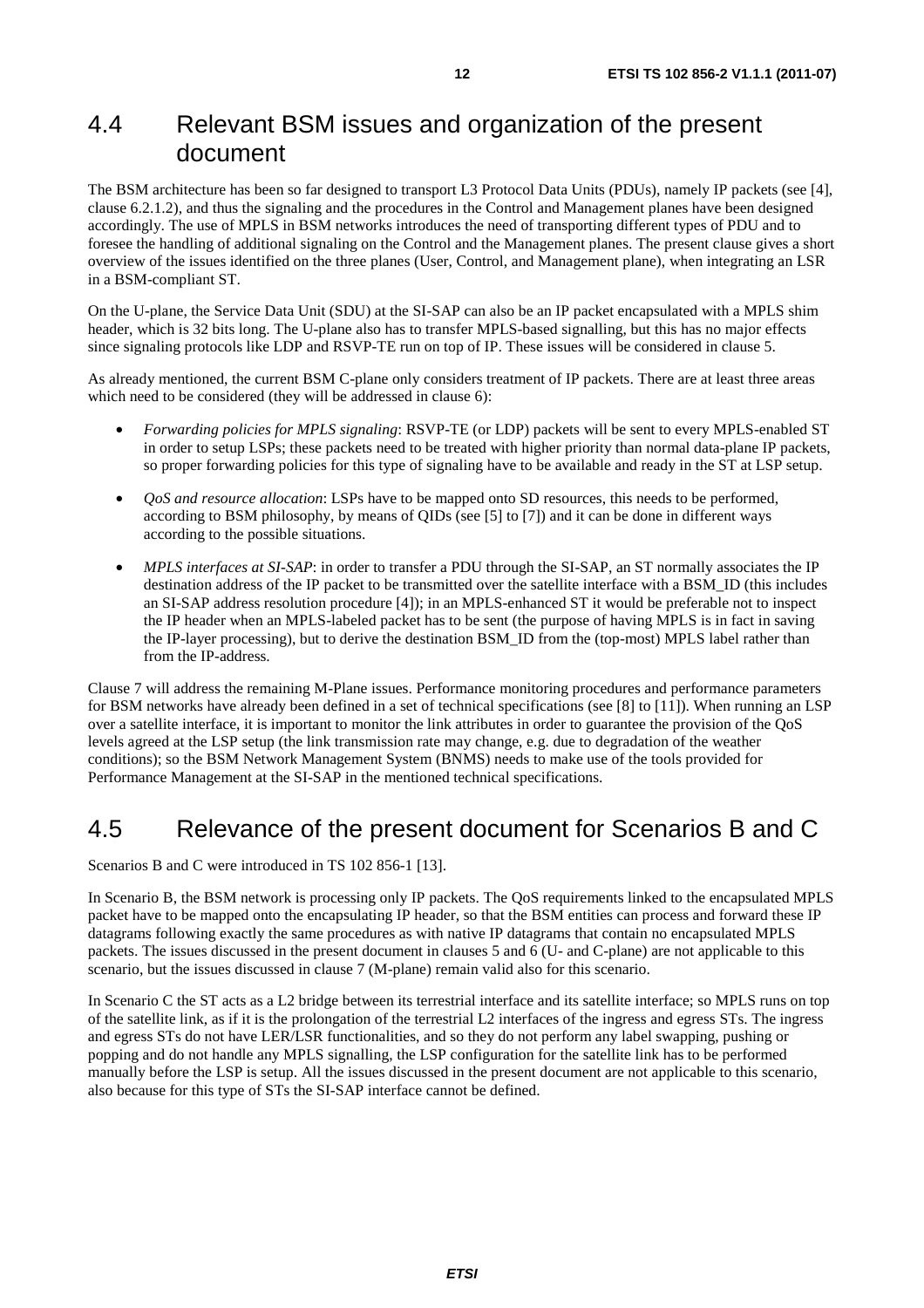# 5 U-plane MPLS data transfer in BSM Systems

In an ST the SI-SAP provides to the higher layers a data transfer service, which is used to transfer PDUs from the Satellite-Independent (SI) layers down to the Satellite-Dependent (SD) layers at the ingress ST, and from the SD layers to the SI layers at the egress ST. This is done by taking the SI PDU as a Service Data Unit (SDU) and encapsulating it into a U-plane data transfer primitives: The SI-U-UNITDATA-req primitive is invoked at the sender, the SDU encapsulated in the primitive and passed down to the SD layers; at the peer ST, the SD layers deliver the SDU to the upper layers using a data transport SI-U-UNITDATA-ind primitive, the SDU is extracted and passed as a PDU to the SI layers.

In an MPLS-enable ST, each SDU at the SI-SAP shall contain a complete IP datagram plus all its MPLS headers.

So far the possible SDUs which are accepted by an SI-SAP are only L3 PDU, so basically IP packets: "each SDU shall contain a complete IP datagram" (from [4], clause 6.2.1.2). In fact, introducing MPLS, means allowing other kinds of PDUs to be accepted as SDU by the SI-SAP, in particular allowing IP packets encapsulated in one MPLS shim header (or encapsulated in more nested MPLS shim headers). This only changes the definition of the format of the data transferred at the SI-SAP. The lower layers (below the SI-SAP) are not affected, and may behave as usual, e.g. may segment the IP packet as required for transmission over the air interface.

The SDU that is delivered at the egress ST shall be identical to the SDU that was submitted by the ingress ST. This means that the SDU delivered at the destination ST can be directly submitted to the destination IP layer or to the MPLS layer with no additional processing, reassembly or similar. Anyway the egress SI-SAP needs to know whether the SDU has to be delivered to the IP layer or to the MPLS layer. Thus, at the egress SI-SAP, it is important to be able to distinguish plain IP packets from MPLS packets. This can be done by inspecting the SDU\_Type field in the -ind primitive.

In this respect it is worth to note that an MPLS-enabled ST will always need to process traffic that is a mixture of IP and MPLS packets. In fact if it is a LER, it will receive IP packets and may have to push an MPLS label in front of them before forwarding over the satellite interface (or similarly to pop an MPLS label from a packet received on the satellite interface before forwarding to the terrestrial interface). If the ST is a simple LSR, so it is not performing label pushing or popping, it will have in any case to handle label distribution protocols, which are plain IP packets. In addition to that there might always be traffic which is not mapped onto LSPs, and so has to be forwarded by classical IP routing. Figure 5.1 shows the details on the packet processing at the interface between the L3 and the L2 and the interaction between SI-SAP, the IP layer and the MPLS layer, and how packets are forwarded to one or the other. The arrows numbered in the diagram can be explained as follows:

- **(a)** This Service Access Point (SAP) represents both the SI-SAP in the egress ST and the terrestrial L2 SAP in the ingress ST; it selects the L3 module (IP or MPLS) to which the incoming packet has to be passed by looking at the SDU type: if the field indicates MPLS, the SDU is forwarded to the MPLS layer, otherwise to the IP layer. At the egress ST this selection could also be made based on the source BSM\_ID, so on an L2 address identifier of the ingress ST (see also note 1).
- NOTE 1: In many BSM implementations, not only related to MPLS, it may be important at the egress SI-SAP to be able to identify the ingress ST, e.g. a common situation could be a receiving hub which needs to identify the transmitting ST; this would be equivalent to a terrestrial router, which is always able to identify the incoming interface since they are physically separated. The L2 source address information is always available at the SD layers of the egress ST (e.g. the hub can derive it from the scheduling plan), so it is considered wise to pass this information to the SI layers through an SI-SAP primitive; this can be done with the BSM\_ID field in the U-plane primitive, as explained in annex A.
- **(b)** This selection point represents IP classification and routing:
	- **(b.1)** this path represents the routing of plain IP packets, which do not need to go through the MPLS module, but can be sent directly over the SI-SAP (in the ingress ST) or to the outgoing terrestrial interface (in the egress ST);
	- **(b.2)** this path represents IP packets that need to enter into an MPLS path (a LSP), thus they need to get a new MPLS label; thus this path represents the label pushing operation in an ingress ST that acts as a LER; it is not present in an egress ST because it is assumed (in the diagram) that an egress ST cannot be the entry point of an MPLS network.
- NOTE 2: Of course the case of an egress ST that is the entry point of a terrestrial MPLS is also a possible scenario, but this case is not considered relevant here.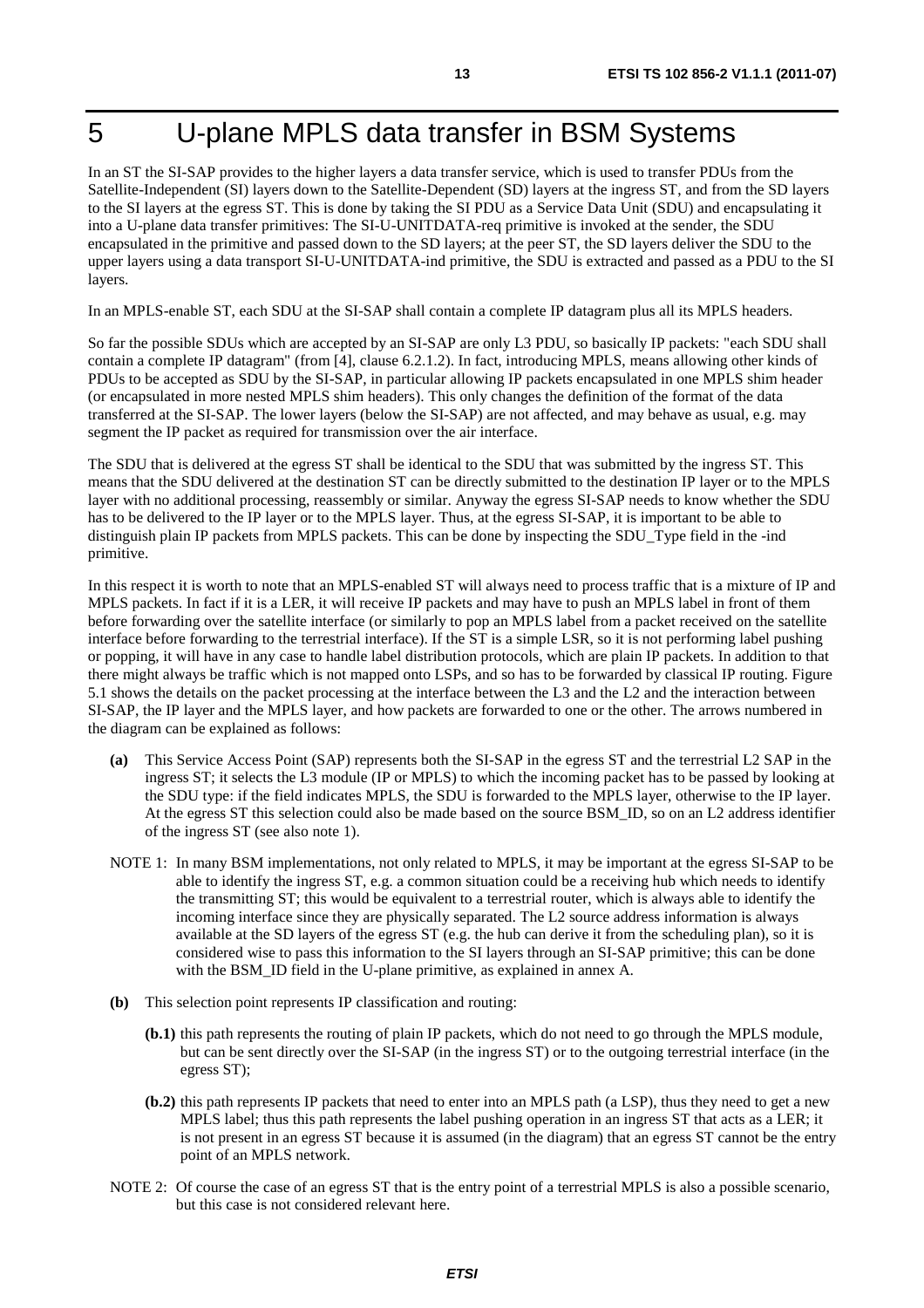- **(c)** The selection point c) represents MPLS label switching:
	- **(c.1)** this is the classical label swapping path, an incoming MPLS packet is inspected, its next hop is derived from the label and the label is swapped before forwarding;
	- **(c.2)** this path represents the label popping operation: MPLS packets which are at the end of an LSP are taken away the MPLS label and forwarded as plain IP packets; it is not present in an ingress ST because it is assumed (in the diagram) that an ingress ST cannot be the exit point of an MPLS network.
- NOTE 3: Of course the case of an ingress ST that is the exit point of a terrestrial MPLS is also a possible scenario, but this case is not considered relevant here.



**Figure 5.1: Details on the L3-L2 interface in an MPLS-enabled ingress ST (left) and in an MPLS-enabled egress ST (right)** 

What happens in the ingress ST after (c.1) or (b) is not relevant here; separate QIDs for MPLS and IP can be used, or the same QID can be used for both. QIDs have anyway only meaning locally at the ingress ST and opening more QIDs does not imply additional use of resources on the satellite interface. For this reason the management of the QIDs at this point is left to the implementers, but there is anyway merit in having separate QIDs, in order to guarantee proper monitoring of the LSP QIDs.

### 5.1 SI-SAP as external interface

An external MPLS router (LSR/LER) may need to be connected to an SD-only capable ST through a physical SI-SAP interface over which the primitives will be exchanged. Even if physically separated, the MPLS router and the SD-only ST represent logically a fully integrated MPLS-enabled ST, so this situation falls in the same scenario A (according to the classification given in Part 1). In this case the SI-SAP interface can be of great help to allow a clean separation of the two hardware modules: The SIAF can be implemented in the MPLS router and the SDAF in the SD-only ST. Figure 5.2 represents the protocol stack in this case.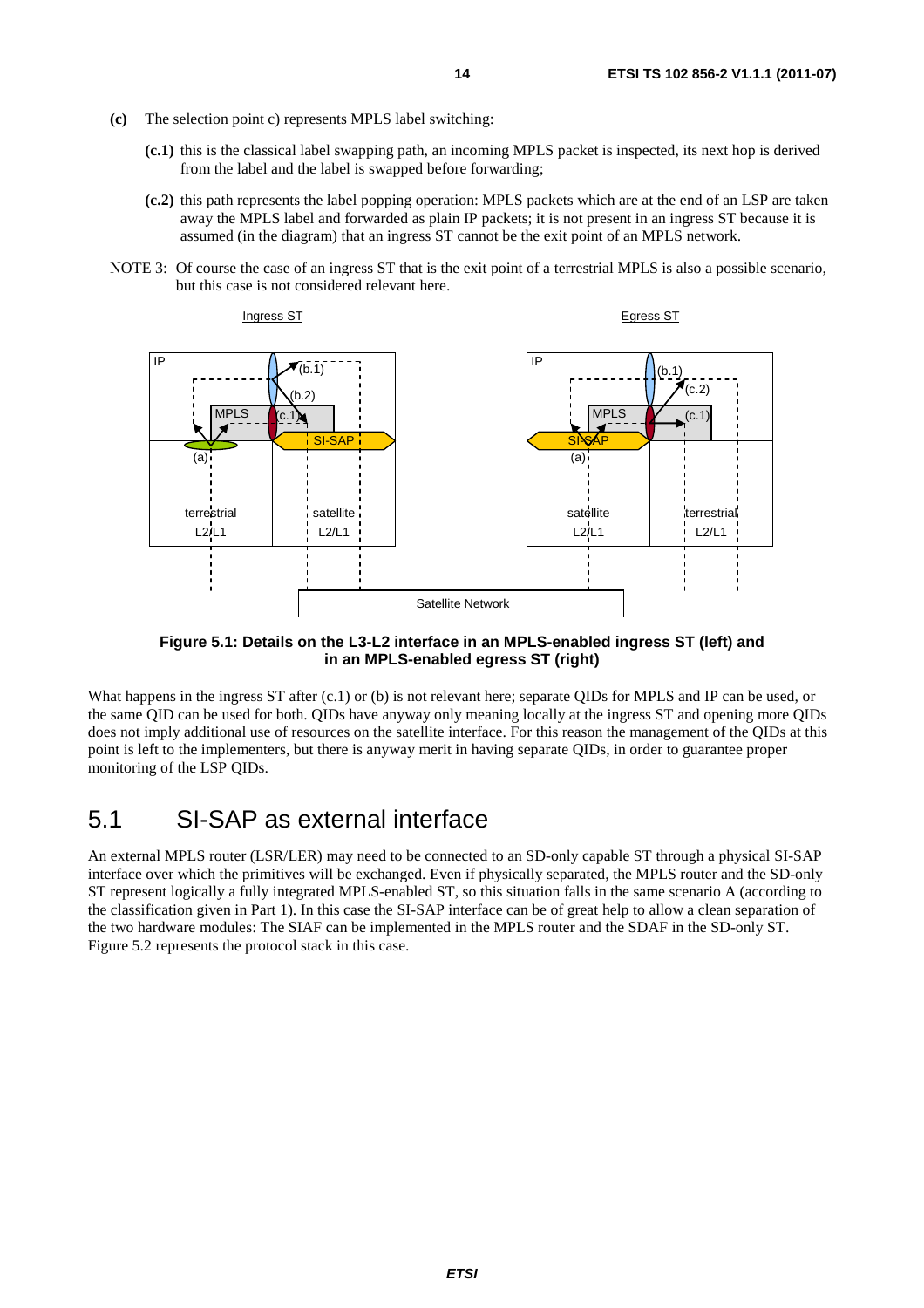

**Figure 5.2: Details on the L3-L2 interface in an MPLS-enabled ingress ST (left) and in an MPLS-enabled egress ST (right)** 

# 5.2 SD transport of MPLS packets

There are two possible ways of handling MPLS packets at SD layers:

- encapsulate the MPLS packet in the SD link layer protocol;
- strip off the MPLS header and map in onto an SD identifier.

The former method allows "transport" of the MPLS label transparently, and is the most flexible way; the method always works also in case of multiple nested MPLS labels.

Concerning the latter method, it is noted that on the SD air interfaces MPLS labels may be omitted in some cases, they will be remapped to SD connection identifiers. This can be done to save the 4 bytes of the MPLS header in the SDU. In fact in terrestrial networks this is sometime done, MPLS over ATM indeed uses the contents of the VCI field or the combined contents of the VPI and VCI fields to encode the (top) MPLS label.

Several existing satellite L2 protocols (e.g. C2P [i.1]), give the possibility to define SD channel identifier that could be used for this purpose (as LSP identifiers); also especially relevant is the widely spread link-layer concept of VSN (Virtual Satellite Network), which can be exploited for that, or for MPLS VPNs. Anyway some issues are highlighted here, which discourage from adopting this solution:

- in case of stacked labels only the top label can be mapped onto an SD identifier;
- the size of the SD identifier should be properly dimensioned: the MPLS label field is 20 bits and some other fields may have to be transported anyway across the BSM subnetwork, e.g. the meaning of the TC field (3 bits) in the MPLS header, for the uses currently defined for E-LSPs (see [i.18]), extends beyond the local interface/link, so it has an end-to-end significance;
- in terrestrial networks, e.g. ATM, the LSRs operating in this way are able to swap the contents of these fields (see [i.5]), this may be a problem in some cases (e.g. for on-board LSR).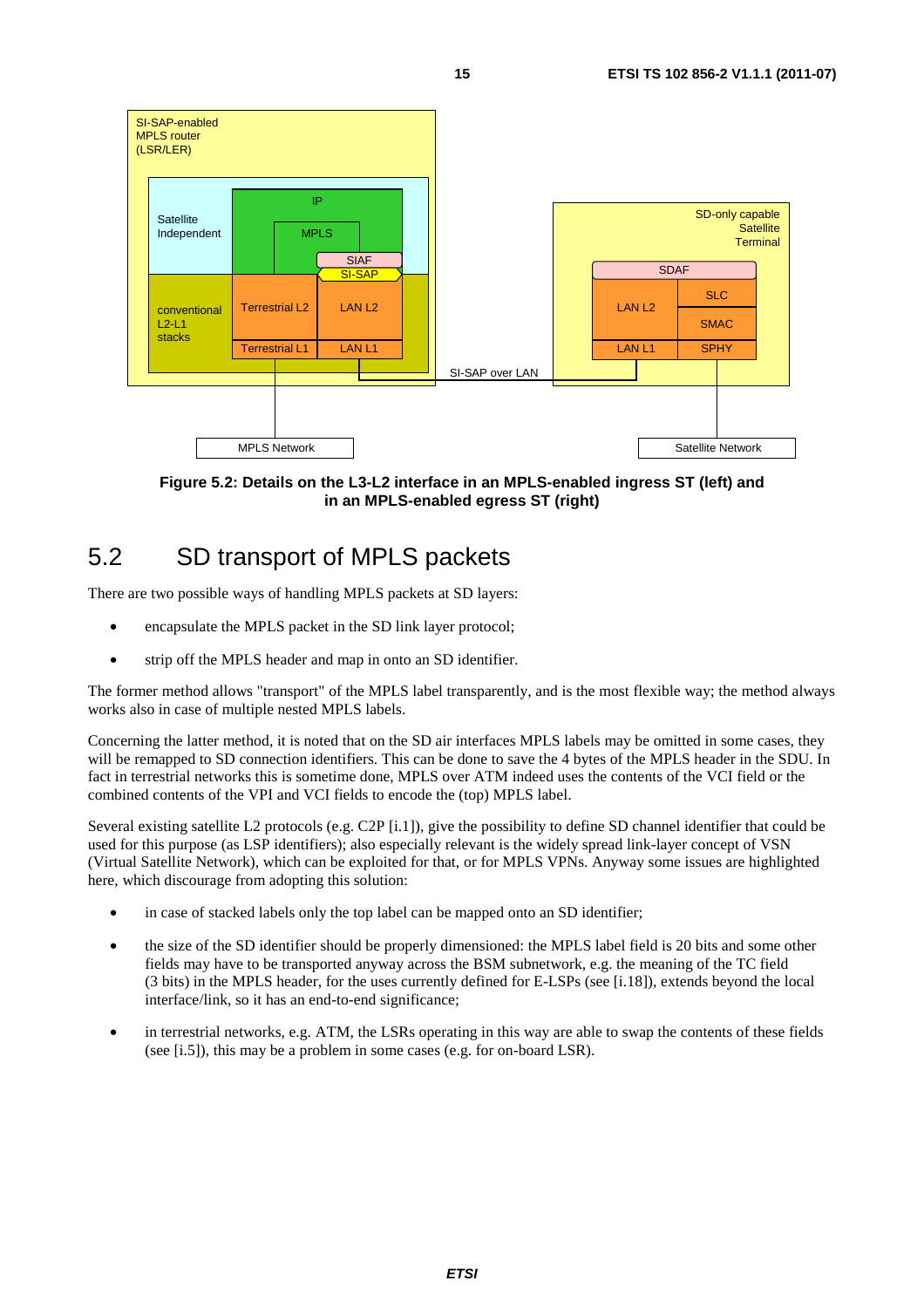# 6 C-plane procedures for MPLS in BSM Systems

The issues arising in the C-plane from the introduction of MPLS derive from the fact that the way, in which MPLS packets have to be forwarded through the SI-SAP, needs to be specified. Basically there are only two issues to be specified, namely the service level which has to be assigned to each LSP (i.e. the QID to be selected), and the next hop destination (i.e. the BSM\_ID). The former one will be addressed in clause 6.2, and the latter one in clause 6.3; these two clauses will discuss the processing of the MPLS signalling, and how this affects the SI-SAP procedures.

Anyway all this assumes that the MPLS signalling is properly handled, and that MPLS signalling packets can be correctly received and forwarded. So before proceeding with the two main issues mentioned above, we will first clarify what has to be statically configured in an MPLS-enabled ST in order to guarantee proper reception and forwarding of the MPLS signalling.

# 6.1 Forwarding policies for MPLS signaling

MPLS signaling packets are used to setup LSPs and to distribute labels, so that the MPLS switch can be configured for the different operations which need to be performed: label swapping (at the LSR), label pushing and popping (at the LER). This signaling is performed by means of IP-based protocol, RSVP-TE or LDP. These signaling packets are thus IP packets which need to receive higher priority and better service level (at least with respect to the dropping probability) than normal data-plane IP packets (see also Figure 4.1).

For this reason it is recommended that proper forwarding policies are guaranteed in the ingress ST for this type of signaling packets. This means that for example suitable QIDs may have to be statically configured; they can be opened at terminal startup and configured to wait for these signalling packets. This would guarantee that, at least at the SI-SAP level, resources for forwarding these packets are available and ready in the ST at LSP setup; how this is then managed at SD layer and how the physical resources are allocated, is out of the scope of the present document.

It is recommended that in an MPLS-enabled ST there is at least one static QID, configured and used to forward MPLS signalling over the satellite interface, we name this QID the *MPLS-signalling* QID. The following parameters need to be provided when creating this QID [6]: IP\_queue\_label, QIDSPEC, destination BSM\_ID, lease time. Some recommendations on how to select these parameters are given in clauses 6.1.1, 6.1.2 and 6.1.3.

#### 6.1.1 MPLS-signalling QID: IP\_queue\_label and QIDSPEC parameters

The value of the IP queue label parameter is implementation dependent and not relevant here; anyway an example may help to understand its meaning and may also help in the choice of QIDSPEC.

For example, at IP level the MPLS signalling packets could be mapped onto a DiffServ Assured Forwarding (AF) class of high priority and low drop precedence (e.g. AF11, whose DSCP is 0010102). For this type of AF classes, at QID creation a rate R parameter has to be specified in the QIDSPEC, whereas the specification of the slack term S in the QIDSPEC of an AF QID is optional [7]. The parameter R represents the minimum provided transmission rate at the SD layer, the parameter S defines the maximum expected packet queuing delay, i.e. the time the packet spends in the ST at the outgoing satellite interface waiting for being selected for transmission. It is suggested that a low value for R is selected, while the parameter S, even if optional, is specified indicating the maximum time the MPLS signalling packet can wait before being forwarded.

#### 6.1.2 MPLS-signalling QID: destination BSM\_ID parameter

The destination BSM\_ID for these MPLS signalling packets can be derived by means of usual SI-SAP address resolution primitives, as these packets are plain IP packets.

#### 6.1.3 MPLS-signalling QID: lease time parameter

The lease time of the QID meant to be used to forward MPLS signalling has to be "0x0", which means that the QID is of hard state and it does not expire.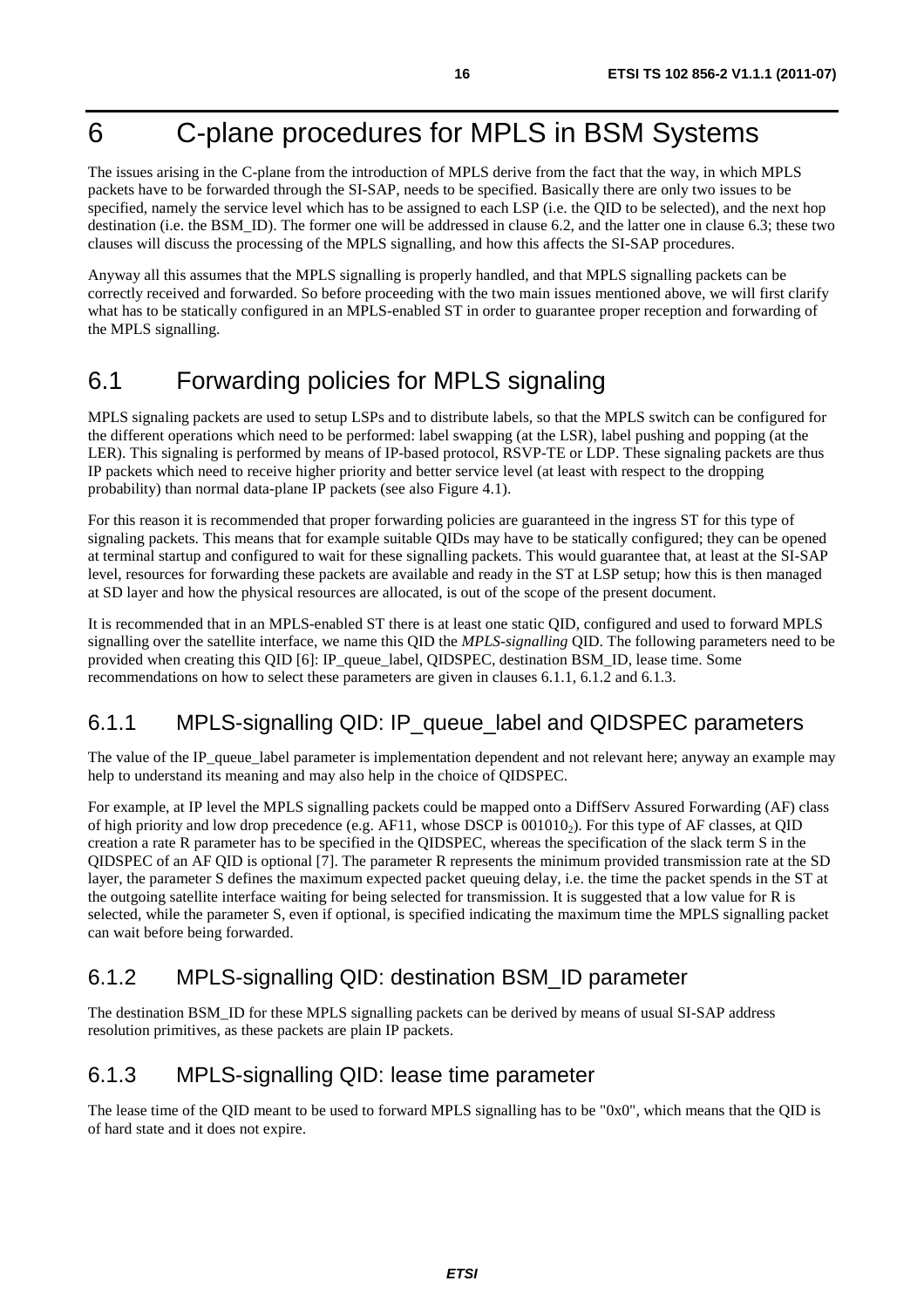### 6.2 QoS and resource allocation

In terms of QoS, MPLS requires minor C-plane modifications in order to be accommodated in a BSM-compliant ST. When receiving MPLS signalling packets, QIDs have to be opened, modified or closed. Each LSP may be mapped onto a single QID or multiple LSPs may be mapped onto the same QID, also an LSP may be mapped onto multiple QIDs. In fact the primary use of multiple QIDs is to provide different QoS, so in many cases multiple LSPs may be mapped onto the same QID. Also, in some cases there may be benefits to map one label to multiple QIDs (e.g. E-LSP may require different QIDs or QoS levels depending on the TC field).

According to this LSP mapping, it is possible to define the Diffserv/Intserv-based QID selection. At LSP setup, the requested QoS levels for the new LSP are communicated to the MPLS router by means of the existing label distribution protocols (RSVP-TE or LDP); this information can be used for the allocation of the physical satellite resources, so it should be propagated down to the SD layers through the SI-SAP through the SI-C-QUEUE\_\* primitives: SI-C-QUEUE\_OPEN-\*, SI-C-QUEUE\_MODIFY-\*, and SI-C-QUEUE\_CLOSE-\*.

As a consequence, QID management procedures, and the following SD resource allocation, should be triggered, according to the characteristics of the LSP which is mapped onto the relevant QID. This can be done in different ways, e.g. QID can be static or dynamic, and considering the QoS levels specified (e.g. PHB) for the associated LSP. This will be detailed in clauses 6.2.1 and 6.2.2 for DiffServ and IntServ IP flows.

Anyway it is recommended that MPLS packets are mapped onto QIDs separated from the QIDs used for plain IP traffic.

Concerning the allocation of the QID\_label values, which are selected at QID creation, the following should be noted. It might be possible to use the numeric value of the MPLS labels for the OID\_label parameter; anyway the OID\_label has only local significance at the ingress ST. So this would not bring any advantage, but it might be a simple and straightforward policy for allocating the QID\_label values in case of LSP-associated QIDs.

#### 6.2.1 DiffServ

Figure 6.1 shows the numbering relationship between DiffServ PHBs, LSPs (of type L- and of type E-) and QIDs. With this model in mind it is clear that when handling (i.e. opening, modifying, or closing) a QID associated to a specific LSP (or to a group of LSPs), the characteristics of the PHB(s) mapped onto that LSP(s) have to be considered. Only in the case of E-LSPs it is possible to map one LSP to different QIDs (depending on the TC field), so it can also be: L<M.



**Figure 6.1: Entity Relationship Diagram for mapping of DiffServ PHBs, LSPs and QIDs**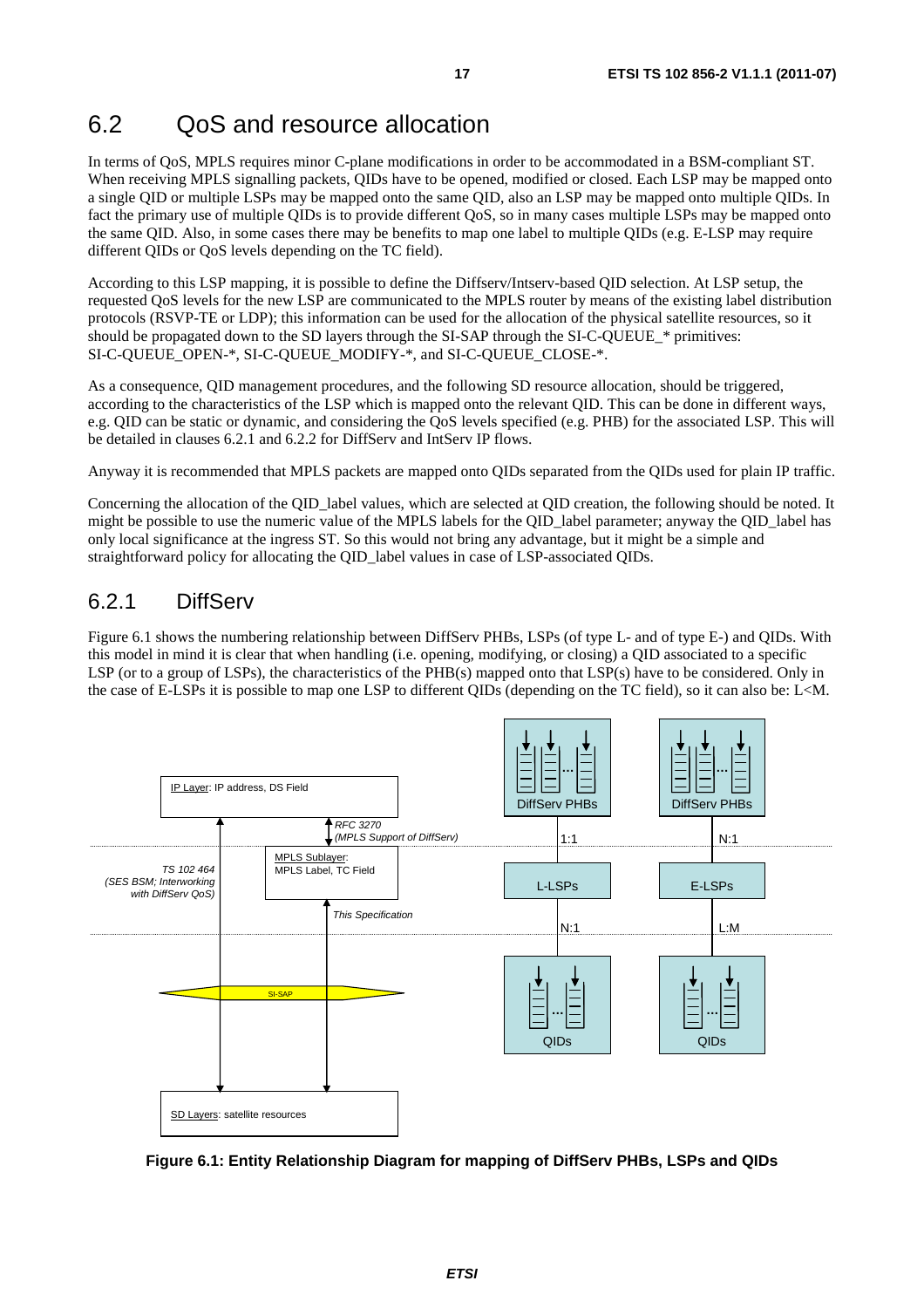For the characteristics of the DiffServ traffic, which is basically made of aggregated flows, it may be advisable to have a set of static, pre-configured QIDs, which are quasi-statically mapped to the existing DiffServ-based LSPs.

The parameters to be used in the primitives (IP\_queue\_label, QIDSPEC, destination BSM\_ID, lease time) can be selected according to [7]; the key criteria for the choice of these parameters are summarized in the following.

The IP queue label value is implementation dependent; one IP queue label per Behaviour Aggregate (BA) should be selected. Packets belonging to the same BA, or to a group of PHBs with the same queue servicing policy, but different drop precedence, could go in the same queue. Alternatively one IP queue label per PHB can also be selected.

Table 1 (also taken from [7]) summarizes the QIDSPEC parameters to be used for each DiffServ PHB, and thus for each QID associated to an LSP (or a set of LSPs) with the relative PHB(s). The numeric value of the parameters is straightforward when the PHB-to-LSP-to-QID is a 1:1:1 mapping; on the other hand it should be calculated carefully when multiple LSPs are aggregated onto the same QID or when one LSP is split over different QIDs.

| <b>QIDSPEC parameters</b>          |                        | Per Hop Behaviours |    |    |    |  |
|------------------------------------|------------------------|--------------------|----|----|----|--|
|                                    |                        | <b>BE</b>          | EF | AF | СS |  |
| <b>Token Bucket Rate</b>           | [r]                    |                    |    |    |    |  |
| <b>Token Bucket Size</b>           | [b]                    |                    |    |    |    |  |
| Peak Data Rate                     | [p]                    |                    |    |    |    |  |
| Minimum Policed Unit [m]           |                        |                    |    |    |    |  |
| <b>Maximum Packet Size</b><br>TM1  |                        |                    |    |    |    |  |
| Rate                               | [R]                    |                    | М  | M  | м  |  |
| <b>Slack Term</b>                  | IS1                    |                    | М  |    |    |  |
| NOTE:                              | M: mandatory parameter |                    |    |    |    |  |
| O: optional parameter              |                        |                    |    |    |    |  |
| empty cell: parameter not required |                        |                    |    |    |    |  |

|  |  | Table 1: QIDSPEC parameters to be used for each PHB |  |
|--|--|-----------------------------------------------------|--|
|--|--|-----------------------------------------------------|--|

The lease time parameter should be selected as "0x0" only if the QID is static.

For the destination BSM\_ID, the reader should refer to clause 6.3.

#### 6.2.2 IntServ

Figure 6.2 shows the numbering relationship between IntServ flows (Guaranteed Service, GS, and Controlled Load, CL), LSPs and QIDs. It is here assumed that each IntServ flow is associated to one LSP. This may not be the only possibility, but probably the most likely one, because RSVP-TE, which can be used to create LSPs, is based on RSVP, which on the other hand is used for IntServ. As in the DiffServ case multiple LSPs can be aggregated onto one QID.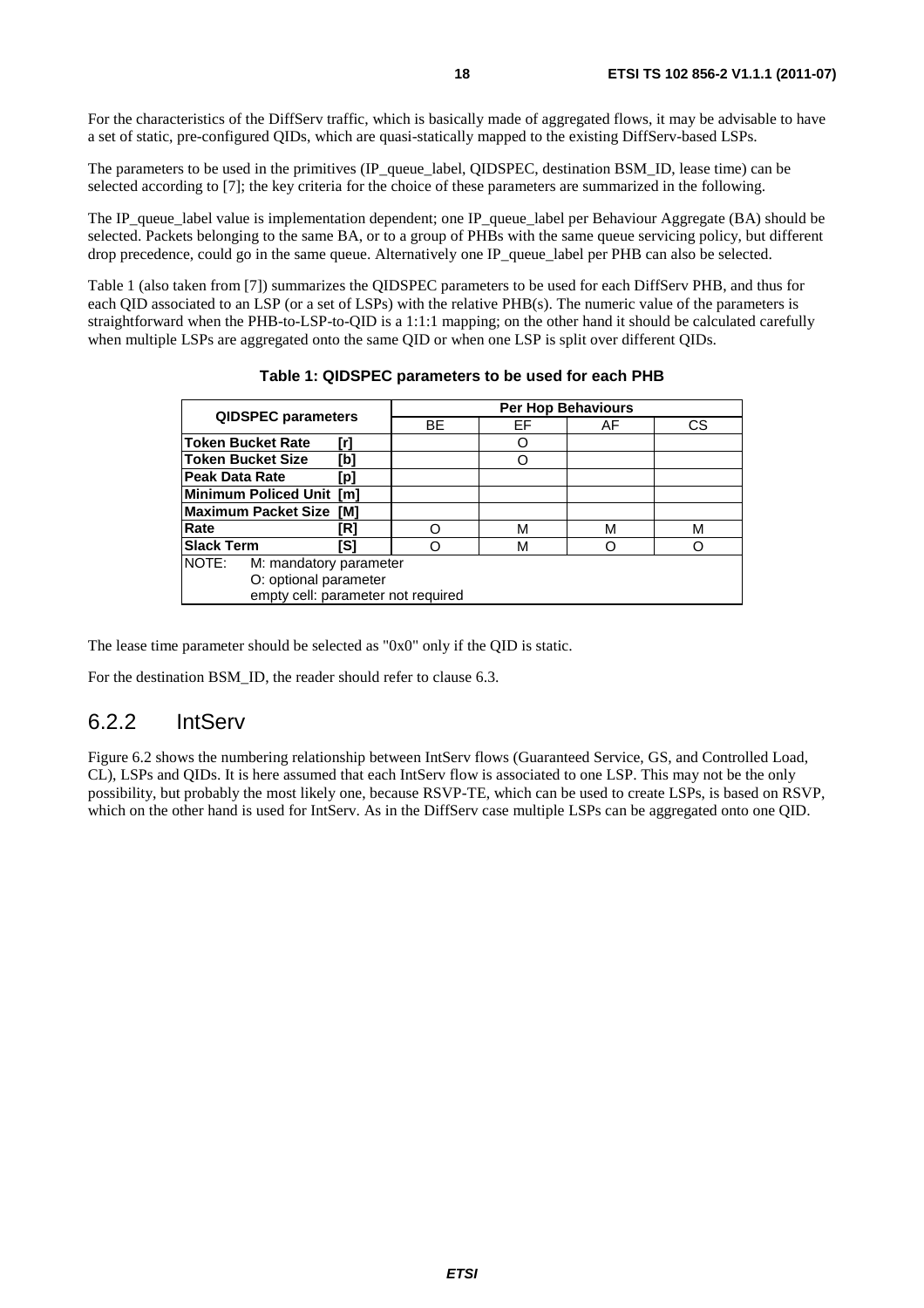

#### **Figure 6.2: Entity Relationship Diagram for mapping of IntServ flows, LSPs and QIDs**

When the association between IntServ flows, LSPs, and QIDs, is a 1:1:1 mapping, there is a direct mapping between IP flows and QIDs. So it is straightforward to derive from the IP flows, the characteristics of the QIDs. In this case QIDs are created and released in a dynamic way, following the dynamicity of IntServ flows. When different LSPs are mapped onto one QID, the dynamic modification of the QID should consider that different IP flows are multiplexed onto that QID.

Considering also the guidelines provided in [6], the following is noted concerning the selection of the parameters to be used in the primitives (IP queue label, OIDSPEC, destination BSM ID, lease time).

The IP\_queue\_label value is implementation dependent; one IP\_queue\_label per IntServ IP queue should be selected.

The QIDSPEC parameter to be used in the QID C-plane primitives can be directly derived from the RSVP FLOWSPEC Object [i.2] and may be identical to it, e.g. when requesting Guaranteed Service (GS) and if the Flowspec-to-LSP-to-QID is a 1:1:1 mapping. When multiple IntServ LSPs are multiplexed onto one QID, the "merged" FLOWSPEC of the different IP flows should be calculated and used as reference for the QIDSPEC parameter of the QID.

The lease time parameter should be selected according to the expected life time of the LSP, and eventually the QID should be "refreshed" if it is about to expire; the value "0x0" should be avoided for IntServ LSPs, since in this case the QID is static.

For the destination BSM\_ID, the reader should refer to clause 6.3.

### 6.3 MPLS interfaces at SI-SAP

This clause describes a preferred method for implementing standard MPLS over BSM networks (which can be easily generalized for any satellite network).

The forwarding of an IP packet through the SI-SAP undergoes two steps:

- 1) the destination IP address in the IP header is used to discover the next-hop IP address (by looking up in the routing table);
- 2) the next-hop IP address is resolved into a next-hop L2 address (i.e. destination BSM\_ID), this second step can be performed also by looking up a local table, where associations between IP addresses and BSM\_IDs are cached.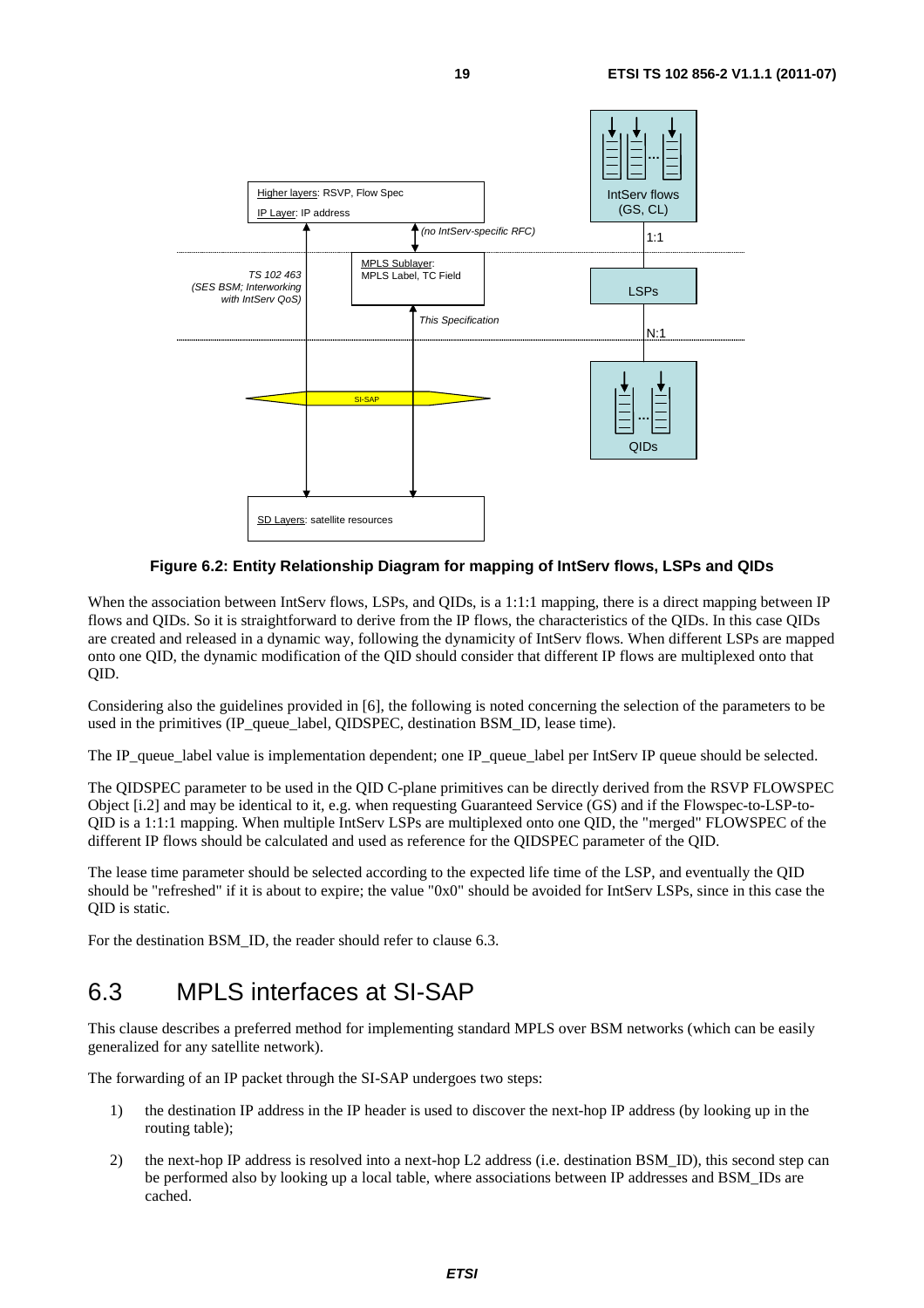NOTE: For the purpose of the present document the latter process will be called SI-SAP address resolution.

So, when forwarding PDUs across the SI-SAP over the satellite interface, an ST needs to keep track of the association between next-hop IP addresses and BSM\_IDs. If the association is not known (e.g. when the first packet destined to a specific IP address is received), a look-up in the routing table and then the SI-SAP address resolution procedure is performed and then the next-hop BSM\_ID is cached (to avoid repeating the procedure at every incoming IP packet).

The same operation is also performed when MPLS packets need to be forwarded across the SI-SAP over the satellite interface, with the difference that an MPLS-enabled ST should not inspect the IP header but just the top-most MPLS label. In this case standard MPLS nodes store the next-hop IP address, associated with a label, in specific tables (the LSR MIBs, see [i.11]). This information is stored in the object *mplsOutSegmentNextHopAddr* located in an *mplsOutSegmentEntry* in the *mplsOutSegmentTable* (which in fact is a sequence of *mplsOutSegmentEntry*). When the SI-SAP PDU that transports the MPLS packet is built, the following operations are performed:

- 1) the next-hop IP address is taken from the LSR MIB in the object *mplsOutSegmentNextHopAddr [*i.11*]*, without inspecting the IP header;
- 2) after that, the next-hop IP address can be resolved into a next-hop BSM\_ID, through an SI-SAP address resolution procedure or by checking a local cache.

In this way the ST can keep track of the association between MPLS labels and destination BSM\_IDs.

Considering the broadcast nature of the satellite link and the high amount of MPLS egress peers that an MPLS-enabled ingress ST may address over the same satellite link, there is a need for an efficient management of the labels. In fact the broadcast nature of the satellite link would require coordination of the MPLS label distribution among many STs, if they all shared the same interface. In reality at every ST, MPLS labels need to be unique only on an MPLS interface, namely on every incoming or outgoing interface which is MPLS-capable (see also [i.11]). This suggests that a good definition of the MPLS interface at the SI-SAP can allow reuse of the same MPLS label space on different ingressegress ST peers.

For this reason it is suggested here to adopt the destination BSM\_IDs as identifier of the MPLS outgoing interface and the source BSM\_ID as identifier of the incoming MPLS interface. Used in this way, it is possible for an ingress MPLS-enabled ST (e.g. a hub with thousands of users) to use the same label to communicate to two different MPLS-enable egress STs over the same satellite link. The following paragraphs indicate how this can be done in practice.

The *mplsInterfaceTable* object [i.11] (which is a sequence of *mplsInterfaceEntry*) lists all MPLS-capable interfaces at the ST. The *mplsInterfaceIndex* (first element of the *mplsInterfaceEntry*) is the *ifIndex* of the *ifTable* at the ST [i.3]. In that *ifTable*, all local interfaces are listed and each interface index *ifIndex* is associated to an *ifType* of type "IANAifType". It is suggested to create multiple MPLS interfaces if an ST is establishing over the satellite different LSPs to different MPLS-enabled STs. For this purpose the destination BSM\_IDs can be used as outgoing interface identifier (parameter *mplsInterfaceIndex*) in an ingress ST, and the source BSM\_ID can be used as incoming interface identifier (also in the parameter *mplsInterfaceIndex*) in an egress ST. Considering that the SI-SAP interface has no IANAifType defined, yet, the type Ethernet-like interface should be used for these SI-SAP interfaces in the *ifTable [*i.3*]*.

Figure 6.3 explains the use of MPLS tables (see also [i.4], [i.11], and [i.12]). So in case MPLS-enabled BSM STs are using these tables, it is proposed to slightly adapt their features as follows:

- Next Hop Label Forwarding Entry (NHLFE): This table is used for the pushing, swapping, and popping of the MPLS labels, it maps the incoming FEC (Forwarding Equivalence Class) to the actions to be performed and to the outgoing label and outgoing interface to be selected:
	- The way of using this table is unchanged with respect to the traditional terrestrial MPLS case, when it is used in the egress ST; it is slightly changed when used in the ingress ST or, more generally, in an MPLS-enabled ST that is transmitting MPLS-labelled packets on its satellite interface; in these cases, i.e. when the outgoing interface in the table refers to an ingress SI-SAP, it is recommended that the NHLFE table contains BSM\_IDs as outgoing interface identifiers (parameter *mplsInterfaceIndex* in the *mplsInterfaceTable* object [i.11]).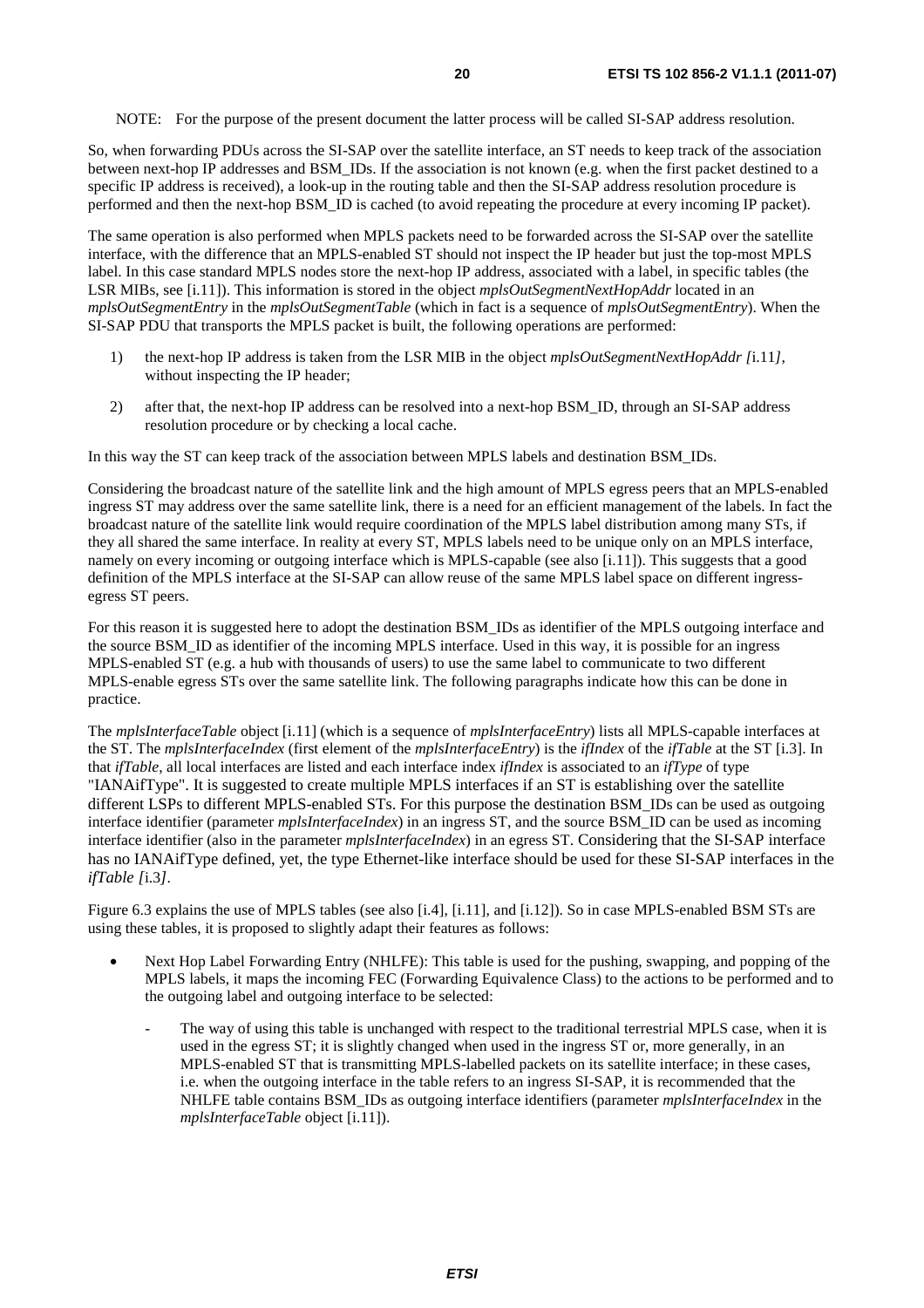- FTN (FEC to NHLFE) table [i.12]: This table is used when forwarding unlabeled packets that have to be labeled:
	- Only the case when the table is implemented in the ingress ST is relevant (the case of an egress ST that is the entry point of a terrestrial MPLS is not considered relevant here); in this case it can be used in an unchanged manner with respect to traditional terrestrial MPLS nodes.
- Incoming Label Map (ILM): This table is used when forwarding labelled packets, it maps incoming label and incoming interface to a FEC:
	- The way of using this table is unchanged with respect to the traditional terrestrial MPLS case, when it is used in the ingress ST; it is slightly changed when used in the egress ST or, more generally, in an MPLS-enabled ST which is receiving MPLS-labelled packets on its satellite interface; in these cases, i.e. when the incoming interface in the table refers to an egress SI-SAP, it is recommended that the ILM table contains source BSM\_IDs (of the ingress ST) as incoming interface identifiers (parameter *mplsInterfaceIndex* in the *mplsInterfaceTable* object [i.11]).



**Figure 6.3: MPLS tables used in terrestrial networks** 

As a secondary benefit of this approach, the packet forwarding is simplified as the destination BSM\_IDs is saved in the MPLS tables and there is no need to cache or to perform SI-SAP address resolution at the ingress ST. The associations between MPLS interfaces and BSM\_IDs need to be kept both in the ingress and in the egress ST when the LSP is setup; this will be explained in clauses 6.3.1 and 6.3.2.

#### 6.3.1 MPLS outgoing interface at the ingress ST

For each MPLS path an ingress ST should determine the next-hop BSM\_ID that is associated with an incoming MPLS label. This can be derived knowing the next-hop IP address associated to that MPLS label. When the ST starts receiving MPLS-labelled packets, the IP headers should no longer be inspected, and so the association <incoming MPLS label, destination BSM\_ID> should have been resolved already. For this reason, the following operations have to be performed at LSP creation:

- 1) when the entry in the MPLS label switching table is created, the IP address of the next hop is derived from the IP routing table;
- 2) this next-hop IP address is resolved into a BSM\_ID:
	- a) if the association <IP address, BSM\_ID> is not known, an SI-SAP address resolution procedure is initiated (with the appropriate C-plane primitives);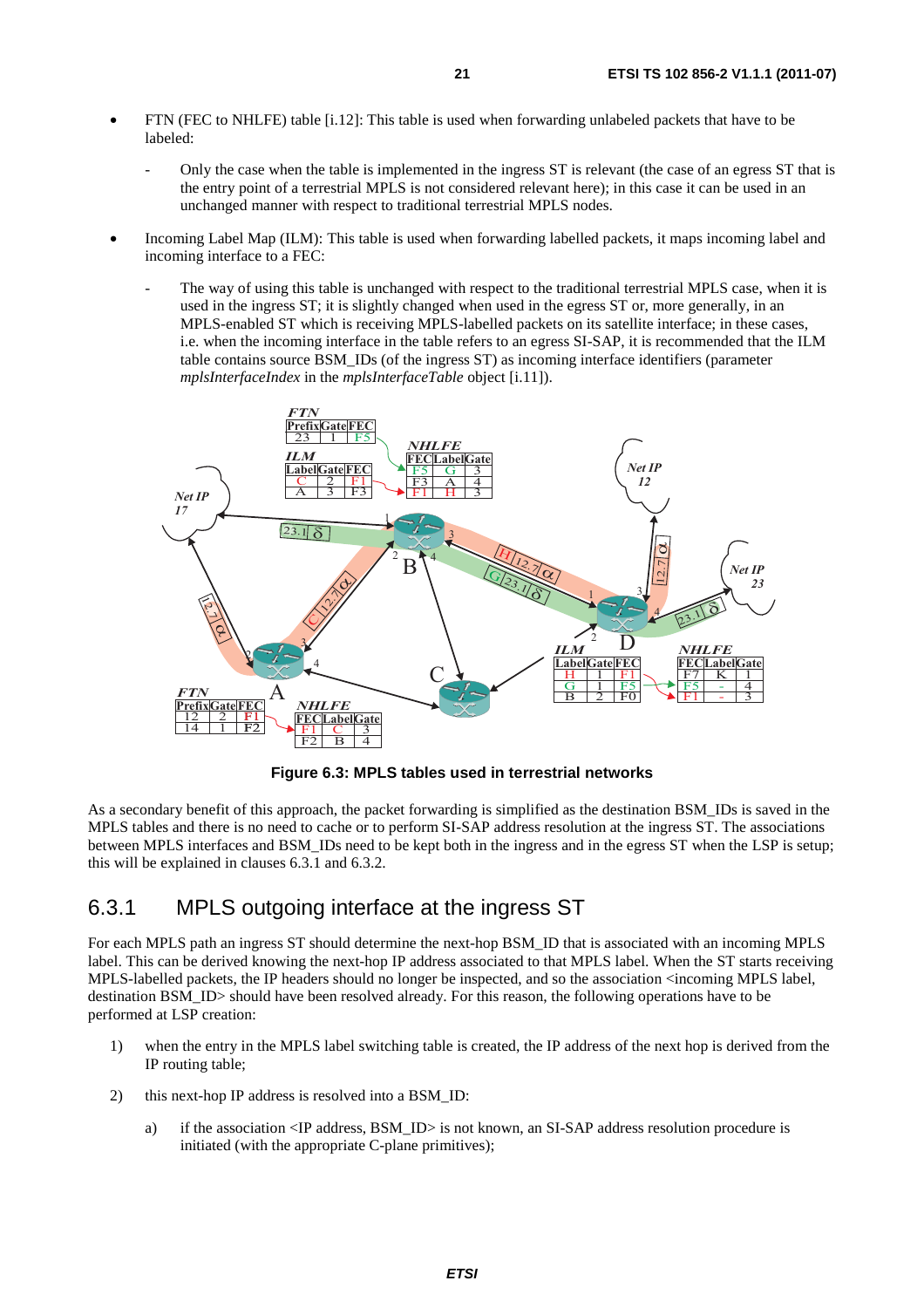3) the BSM\_ID of the destination ST for each label is saved in the relevant entry of the MPLS label switching table NHLFE, so that no IP processing (inspection of the IP header, IP routing, SI-SAP address resolution procedure) needs to be repeated at every incoming MPLS packet.

When the LSP is created, the ST will start receiving MPLS-labelled packets with the expected label. This label can be resolved into a BSM\_ID, and this BSM\_ID is used in the data transfer primitives when submitting MPLS packets (after swapping their label) to the SD layers.

The BSM\_ID is used then by the lower layers to deliver the SDU (i.e. the MPLS packet) over the BSM subnetwork to the intended next-hop MPLS layer inside the egress ST (next hop LSR or LER).

#### 6.3.2 MPLS incoming interface at the egress ST

At the egress ST a dual procedure has to take place. The reason is that an MPLS node applies the appropriate operations on an MPLS-labelled packet (swapping or popping), also based on the incoming interface of the packet (see use of the ILM table, previously explained); this is done to avoid inspection of the IP header. For this reason the source BSM\_ID of a packet arriving at an egress ST could be seen as the incoming interface in a traditional terrestrial MPLS node, and it could be saved appropriately in the ILM table.

In order to guarantee this, the following operations have to be performed at LSP creation:

- 1) when the entry in the MPLS label switching table is created, the SI layers in the egress ST receive an MPLS signalling packet which is a plain IP packet; this packet is delivered by the SD layer to the SI layers across the SI-SAP with a U-plane primitive and the source BSM\_ID is also transmitted in the primitive (see Annex A);
- NOTE: The BSM\_ID address of the previous hop is assumed to be known at the SD layers of the egress ST. It is normally known because the L2 source address is known, due to the way many satellite networks are designed (e.g. in a transparent star network the gateway always knows the transmitting ST). In any case it is not relevant here how the L2 address is translated into a BSM\_ID at the SD layers.
- 2) the BSM\_ID of the source ST for each label is saved in the relevant entry of the MPLS label switching table ILM.

Differently from the SI-SAP downstream address resolution, where effectively an SI-SAP address resolution procedure with appropriate SI-SAP C-plane primitives may have to be triggered, in this case there is no real address resolution procedure, but the association <incoming MPLS label, source BSM\_ID> has to be stored by the egress ST at the time the LSP is created, to be used for the subsequent processing of the MPLS-labelled packets.

When the LSP is created, the ST will start receiving MPLS-labelled packets with the expected label and the expected source BSM\_ID. The BSM\_ID will be set by the SD layers in the data transfer primitives when passing MPLS packets from the lower layer to the higher layers across the SI-SAP. The BSM\_ID can be used then at the SI-SAP (together with the incoming MPLS label) to check the ILM table for the appropriate operations to be performed.

# 7 M-plane procedures in support of MPLS

When running an LSP over a satellite interface, it is important to monitor the link attributes in particular to respond to variable or adaptive rate of the satellite link (including outages and rain fades) or to accept/reject new resource reservation requests. In order for the BNMS to constantly monitor link attributes and establish back-up LSPs, all the IP-based instruments used in terrestrial networks can also be adopted: e.g. LMP [i.14] or OSPF-TE [i.10] can be used to propagate link attribute changes, in order to drop or re-route inadequate tunnels; Fast Re-route (FRR) extension of RSVP-TE [i.13] can be employed for local LSP tunnel restoration e.g. through switching to a backup modem.

In any case there is the need to monitor the links below IP, i.e. at the SI-SAP level, and this can be done through performance monitoring procedures and performance parameters for BSM networks that have already been defined in the technical specifications [8] to [11]. This clause describes how to use the tools provided in those specifications for the purpose of MPLS monitoring in BSM networks, also providing some examples.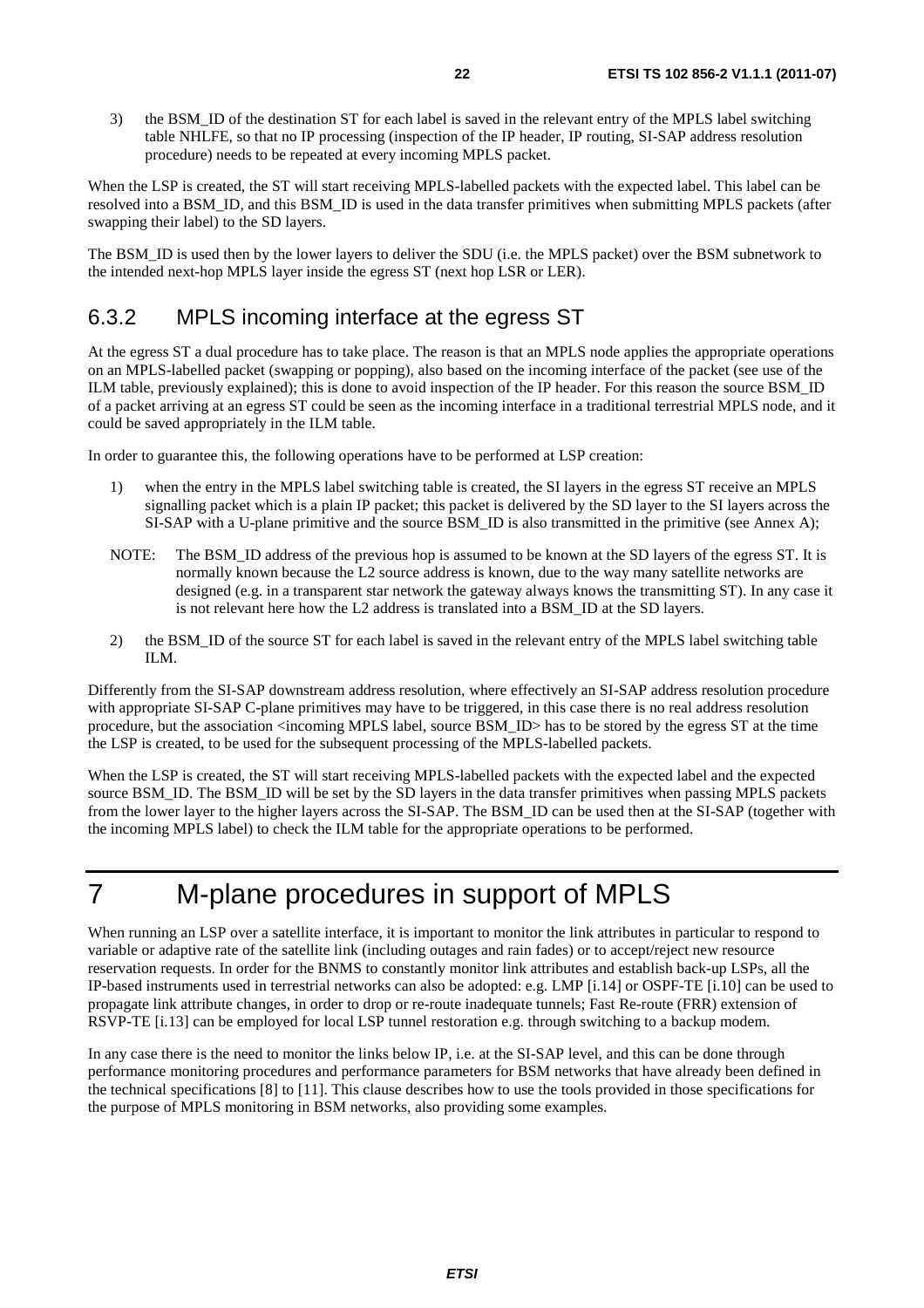In this specific case the set of parameters named "BSM SI-SAP Performance Parameters" [9] is relevant; these are the parameters that can monitor the SI-SAP interface. They can be grouped in two levels:

- At SI-SAP-level; and
- at QID-level.

The latter ones are basic parameters related to the virtual queues at an SI-SAP and can be extracted directly from measurements thereon or used to control the QIDs; the former ones are parameters referring to the complete SI-SAP interface. Some of these parameters can be measured directly; some of them can be derived from more elementary QID attributes. These "elementary QID attributes" (introduced in [10]) constitute an additional set of basic parameters (such as packet counters and queue lengths) that can be used in practice to compute the QID-level and SI-SAP-level parameters, as described in [10].

It is clear that an LSP will always be mapped onto one or more QIDs, so in order to monitor the status of the resources serving a specific LSP, the associated QID(s) have to be monitored. Technical specification [10] describes how to calculate relevant QID parameters from the QID elementary attributes. Two relevant QID parameters could be for example:

• the *QidRate* parameter [11], i.e. the QID service rate, it is the number of bits of IP datagrams transmitted per second over a given QID, it can be calculated from the "elementary QID attribute" *QidOctectsCounter* as follows (see also [10]):

$$
QidRate_{t=t_0} = 8 \cdot \frac{QidOctetsCounter_{t=T+t_0} - QidOctetsCounter_{t=t_0}}{T}
$$

• the *QidSlackTerm* parameter [11], i.e. the estimated packet queuing delay associated with a QID, it can be calculated from the "elementary QID attribute" *QidQOctectsLen* and from the QID-level parameter *QidRate* as follows (see also [10]):

$$
QidSlackTerm_{t=t_0}} = \frac{QidQOctetsLen_{t=t_0}}{QidRate_{t=t_0}}.
$$

The complete list of all measurable parameters of a QID is given in [11].

Finally, in order to monitor the overall status of a satellite interface, the SI-SAP-level performance parameters should be adopted. These measurements are important e.g. to decide if the satellite interface has enough available resources to host a new LSP or not. Most of these parameters are derived locally from the QID-level parameters. Two examples of SI-SAP-level performance parameters are:

- the *AllQidsAvaRate* parameter, i.e. satellite capacity available for resource allocation to a specific ST;
- the *AllQidsTransDelay* parameter, i.e. the maximum (highest value) next-hop transmission delay among all QIDs (so it represents the worst-QID propagation delay needed to transmit 1 bit across the BSM system, up to the egress ST, it does not include queuing delay).

The complete list of all parameters measurable at an SI-SAP is also given in [11].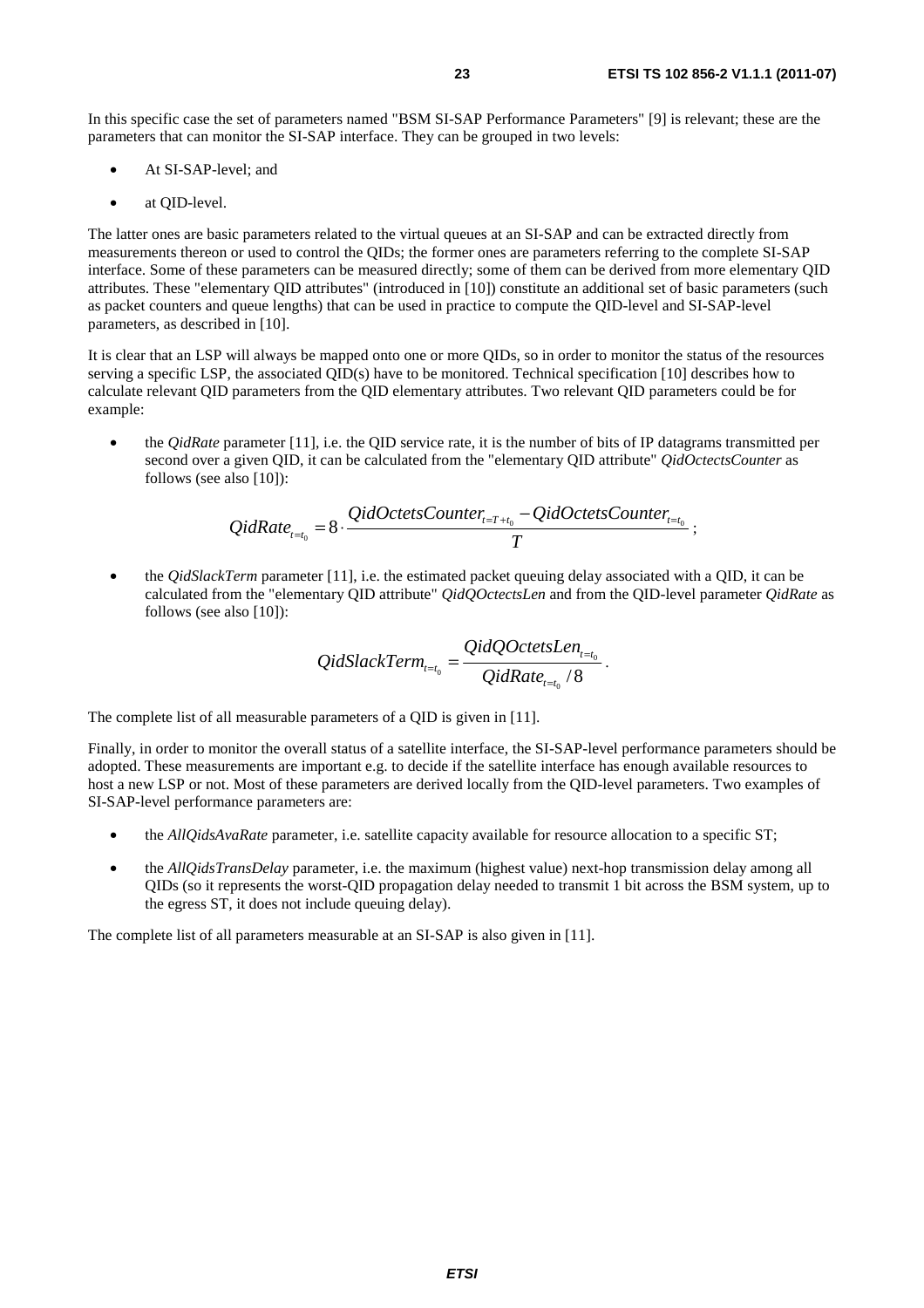# Annex A (informative): Suggested update of SI-SAP U-plane primitives

Version 1.1.1 of SI-SAP interface [4] is not consistent with some of the conclusions derived in the present document. Especially in the light of all considerations given in clause 5, the U-plane SI-SAP primitives are suggested to be revised as follows. The fields highlighted in bold are new or changed with respect to the primitive definition provided in [4].

| <b>Syntax</b>                                                                                                                             | <b>Number of bits</b> | <b>Mnemonic</b>   |  |
|-------------------------------------------------------------------------------------------------------------------------------------------|-----------------------|-------------------|--|
| SI-U-UNITDATA-req() {                                                                                                                     |                       |                   |  |
| SISAP_Header()                                                                                                                            | 96                    | for further study |  |
| BSM_ID (destination)                                                                                                                      | 48                    | uimsbf            |  |
| <b>BSM_ID (source)</b>                                                                                                                    | 48                    | luimsbf           |  |
| QID                                                                                                                                       | 24                    | uimsbf            |  |
| Padding                                                                                                                                   | 24                    | luimsbf           |  |
| SDU_Type                                                                                                                                  | 16                    | uimsbf            |  |
| for $(i = 0; i < N1; i++)$                                                                                                                |                       |                   |  |
| SDU Data Byte                                                                                                                             | 8                     | bslbf             |  |
|                                                                                                                                           |                       |                   |  |
|                                                                                                                                           |                       |                   |  |
| NOTE:<br>N1: size of the SDU in bytes;<br>uimsbf: unsigned integer, most significant bit first;<br>bslbf: bit serial, leftmost bit first. |                       |                   |  |

#### **Table A.1: SI-U-UNITDATA-req syntax definition**

|  |  |  |  |  |  |  | Table A.2: SI-U-UNITDATA-ind syntax definition |
|--|--|--|--|--|--|--|------------------------------------------------|
|--|--|--|--|--|--|--|------------------------------------------------|

| <b>Syntax</b>                                         | Number of bits | <b>Mnemonic</b>   |
|-------------------------------------------------------|----------------|-------------------|
| SI-U-UNITDATA-IND() {                                 |                |                   |
| SISAP_Header()                                        | 96             | for further study |
| BSM_ID (destination)                                  | 48             | uimsbf            |
| <b>BSM_ID (source)</b>                                | 48             | uimsbf            |
| <b>Padding</b>                                        | 16             | uimsbf            |
| SDU_Type                                              | 16             | uimsbf            |
| for $(i = 0; i < N1; i++)$ {                          |                |                   |
| SDU Data Byte                                         | 8              | bslbf             |
|                                                       |                |                   |
|                                                       |                |                   |
| NOTE:<br>N1: size of the SDU in bytes;                |                |                   |
| uimsbf: unsigned integer, most significant bit first; |                |                   |
| bslbf: bit serial, leftmost bit first.                |                |                   |

The following is noted about the parameters in the U-plane primitives.

- **SISAP\_Header()**: The SI-SAP Header is left for further study; it may be introduced to identify SI-SAP primitives on the physical SI-SAP interface; this may be needed if, because of the specific characteristics of the hardware interface the identification is not unequivocal, especially if the hardware interface is an external one. For the MPLS case this may not be uncommon, as explained in clause 5.1.
- **BSM\_ID:** The BSM identifier, which is a 48 bits address, is included according to [4]; according to what previously said in clause 5, the BSM\_ID of the destination is used in the -req primitive and the BSM\_IDs of the source and of the destination should be used in the -ind primitive; this modifies what stated in [4].

NOTE 1: The destination BSM\_ID is needed at the egress ST for multicast purposes (see clause A.1).

- **QID**: The Queue identifier, which is a 24 bits integer, is included according to [4]; the use of the QID field when forwarding MPLS packets is detailed in clause 6.
- **Padding**: It is recommended to use a padding, to align the primitive header to a multiple of 32 bits; this is not foreseen in [4], but considered meaningful when implementing the SI-SAP on an external hardware interface.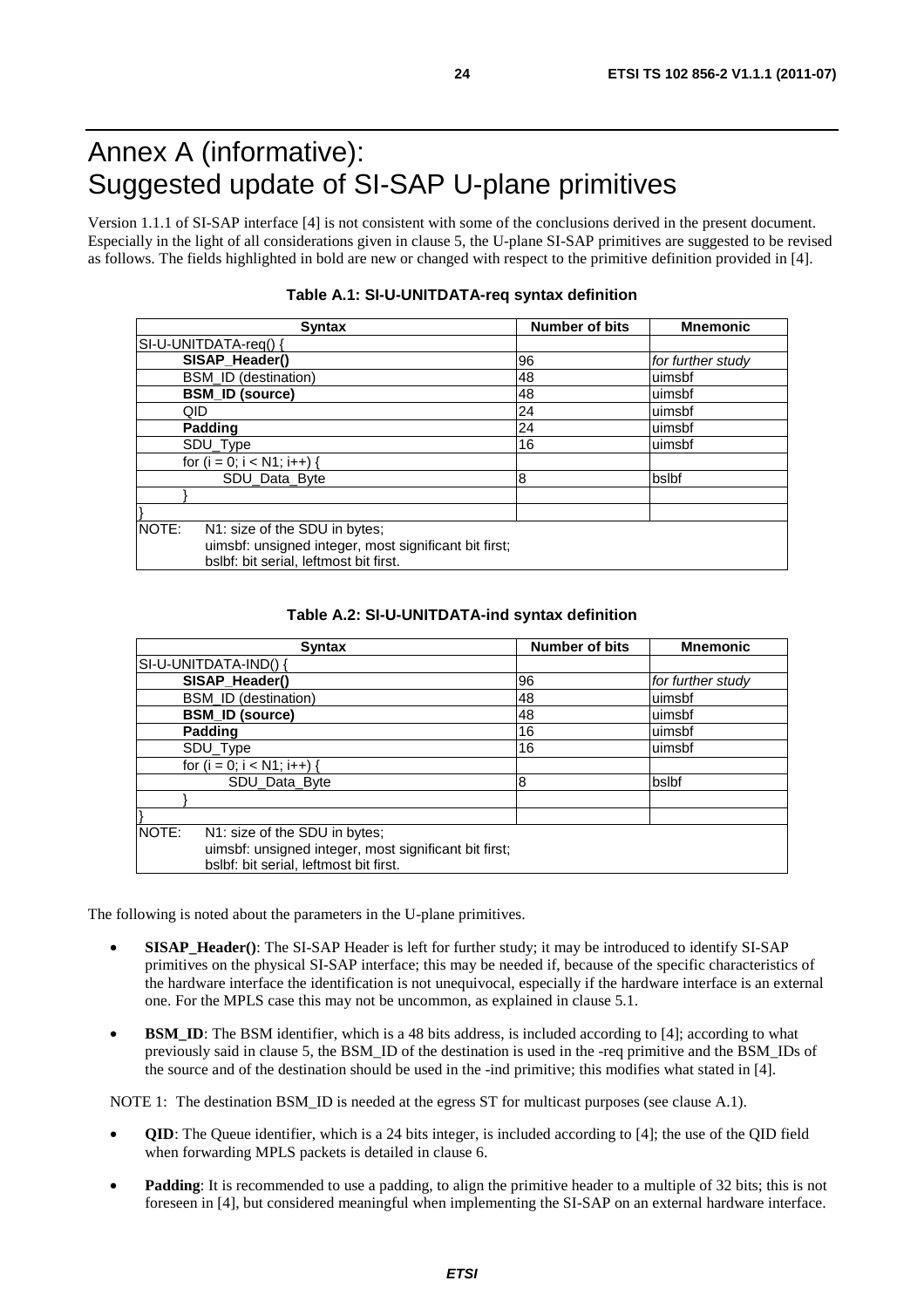- **SDU\_Type**: The SDU type is included according to [4]; be a 16 bits parameter, which complies with IEEE defined EtherTypes [12]; the Ethertype space is administered as described in [i.17].
- NOTE 2: The MPLS type numbers to be used for this field are 0x8847 (for unicast) and 0x8848 (for multicast). No additional SDU\_Types are currently allowed in BSM, in order to avoid that the SDU\_Type has to be transmitted over the air interface.
- **SDU\_Data\_Byte**: This field represents the actual SDU content, so the IP or the MPLS packet, which is N1 bytes long.
- NOTE 3: It should be noted that the minimum value for the Maximum Transmission Unit (MTU) of at least 1 500 bytes (mandated in [4]) has to be increased when transmitting MPLS packets, in fact the MPLS header is 4-bytes long, so any additional MPLS header increases the minimum MTU of 4 bytes.

Technical specification [4] may be updated in the future according to what stated in this annex.

# A.1 Use of the BSM\_ID in the SI-SAP U-plane primitives

In this clause the rationale for having the BSM\_ID parameter in the U-plane primitives will be given, and in particular the reason why in some cases it may be useful to have the source and/or the destination BDM\_ID will be explained.

In the ingress ST, the destination IP address of the packet has to be translated into an SD address; and this is done through the SI-SAP address resolution primitives which can retrieve the associated BSM\_ID of the destination. The destination BSM\_ID can then be used in the U-plane primitive SI-U-UNITDATA-req. For this reason there is the need to have a destination BSM\_ID parameter in the SI-U-UNITDATA-req primitive.

At the egress ST, the information on the source and destination L2 address of a packet is always available at the SD layers, and it could, if needed, be translated by the SD layers into BSM\_IDs to be used in the SI-U-UNITDATA-ind primitive. In this way the source BSM\_ID would be available at the SI layers and it can be translated into a source IP address and/or can be used to perform various types of filtering or selective forwarding of the IP packet without the need to inspect its contents. This is particularly evident in the case of an MPLS-enabled egress ST (e.g. a hub), which needs to forward the MPLS-labelled packet by just looking at the incoming interface and incoming label (no inspection of the IP header): The incoming label is directly readable in the received SDU, whereas the incoming interface can be identified by the source BSM\_ID (see also clause 6.3.2). For this reason there is the need to have a source BSM\_ID parameter in the SI-U-UNITDATA-ind primitive.

The destination BSM\_ID address in the SI-U-UNITDATA-ind primitive can be useful for multicast purposes. In the light of this, to have symmetry between ingress and egress ST and considering also that there are no additional costs in terms of resource utilization and only very minor additional complexity costs, it is suggested to include the source BSM\_ID parameter also in the SI-U-UNITDATA-req primitive and to keep (as foreseen in [4]) the destination BSM\_ID also in the SI-U-UNITDATA-ind primitive. Further studies on this are out of the scope of the present document.

In summary, for the purpose of using MPLS over BSM networks:

- the SI-U-UNITDATA-req primitive at the ingress ST should contain the destination BSM\_ID, which is consistent with the SI-SAP definition in [4];
- the SI-U-UNITDATA-ind primitive at the egress ST should contain the source BSM\_ID, this requires a change to the SI-SAP definition in [4].